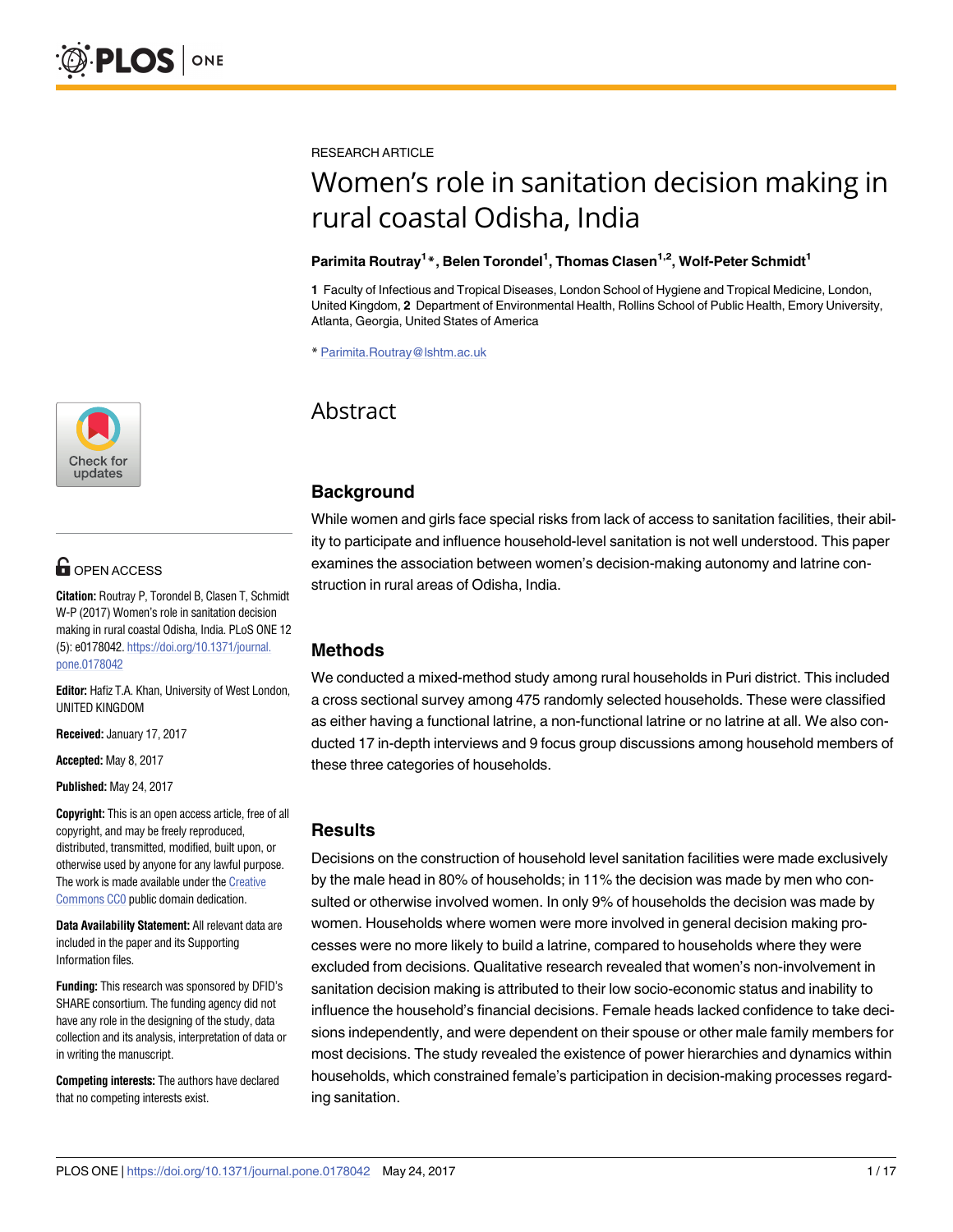<span id="page-1-0"></span>

**Abbreviations:** FGD, Focus Group Discussion; GoI, Government of India; HoH, Head of Household; IDI, In-depth Interviews; NBA, Nirmal Bharat Abhiyan; OBC, Other Backward Class; SC, Scheduled Castes; TSC, Total Sanitation Programme.

#### **Conclusions**

Though governments and implementers emphasize women's involvement in sanitation programmes, socio-cultural factors and community and household level dynamics often prevent women from participating in sanitation-related decisions. Measures are needed for strengthening sanitation policies and effective implementation of programmes to address gender power relations and familial relationships that influence latrine adoption and use.

## **Introduction**

Women and girls are the most affected by lack of access to sanitation facilities and safe water [\[1](#page-14-0)],as they have greater need for privacy during defecation and bathing compared to men[\[2](#page-14-0)]. Absence of sanitation makes females vulnerable and exposes them to the risk of faecal-orally transmitted diseases, uro-genital tract infections, urinary incontinence and chronic constipation[[3](#page-14-0), [4\]](#page-14-0). Females avoid being seen while defecating in the day light and wait till dark to use the open space for defecation, which may force them to eat less, resulting in malnutrition[\[5\]](#page-15-0). Inadequate sanitation access leads to psychosocial stress, harassment and sexual violence, and increased work from water fetching, care-giving burdens and carrying out post defecation needs of old and ailing family members[[6–8\]](#page-15-0). Provision of adequate water, sanitation and hygiene facilities is thought to mitigate these adverse impacts, making their lives safer, easier and healthier[[9,](#page-15-0) [10\]](#page-15-0). However, as of 2012, an estimated 1.25 billion women and girls (or 1 in 3 worldwide) were without access to adequate sanitation. Of these, 526 million had no access to any form of sanitation and defecated in the open[\[10\]](#page-15-0).

In most low-income settings, women and girls are considered to be primary users, provid-ers, and managers of water and sanitation in a household [[11\]](#page-15-0). They are often regarded as guardians of household hygiene, and their inclusion in programmes is believed to be an efficient and sustainable approach to sanitation $[1, 6]$  $[1, 6]$  $[1, 6]$  $[1, 6]$ . Studies have found that the effectiveness of the water and sanitation projects was strongly associated with women's participation in decisions about water supplies, transparency and management of sanitation interventions  $[6, 12, 12]$  $[6, 12, 12]$  $[6, 12, 12]$  $[6, 12, 12]$  $[6, 12, 12]$ [13\]](#page-15-0). A study in Kenya suggests that if women had the decision making power on major household purchases, then they would influence sanitation improvement[[14](#page-15-0)].Many development programmes acknowledge the need for women participation for their success, and women participation in water and sanitation sector is highly emphasised for the programme's sustenance [\[15\]](#page-15-0).

Policies have increasingly emphasized 'women' inclusion in sanitation programmes. A few countries in Africa prescribe a minimum percentage of women participation in sanitation interventions and related decision making from the ministerial level to village levels [\[12\]](#page-15-0). The Indian government tried addressing the gender inequality in its country wide sanitation programmes—Total Sanitation Campaign (TSC), *Nirmal Bharat Abhiyan* (Clean India Campaign —NBA) and *Swachh Bharat Abhiyan* (Clean India Mission—SBA)[[16–18\]](#page-15-0) by reserving 33% membership for women in institutions and bodies related to water and sanitation $[16, 18]$  $[16, 18]$  $[16, 18]$ .

However, in actual practice, women's participation is seldom actively encouraged by the promoters at the field level[\[19\]](#page-15-0). Studies have shown that attempts to include women as members in water and sanitation committees, does not guarantee their participation[Routray, 2016 submitted]. Similarly, women attending the community meetings for sanitation promotion and awareness, has not resulted in their participation in community level decision making. Societal and cultural barriers for females, their age, and position within the household are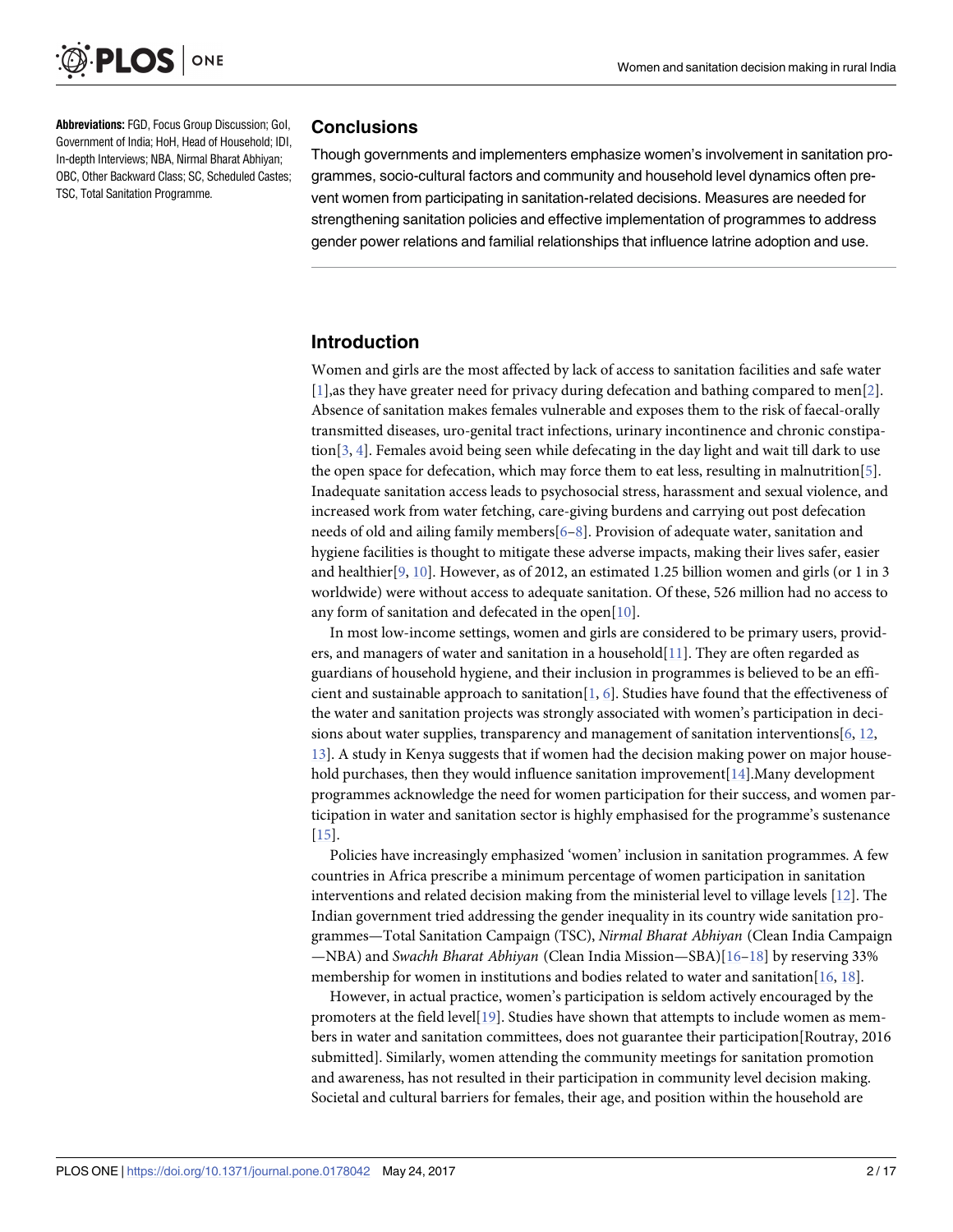<span id="page-2-0"></span>some of the factors, that determine their participation in the sanitation decision making[\[20–](#page-15-0) [22\]](#page-15-0). A global review on determinants of latrine ownership in rural households, found a tendency for the final decision to rest with the male head of the household[\[23\]](#page-15-0). A study in Ghana found male heads were the decision maker in one in four adopter households, although the whole house owned the toilet [[24](#page-15-0)]. Studies from India show male heads deciding for latrine acquisition, whereas, women were responsible for latrine's maintenance, keeping the system functioning, fetching water for latrine flushing [\[6,](#page-15-0) [22,](#page-15-0) [25\]](#page-15-0). There are examples of latrines being acquired by male heads only to secure the privacy and the perceived dignity of the newlywed daughters-in-law, but male heads themselves lacked motivation to use the facility[[26–28\]](#page-15-0). Further, men have been found to be less inconvenienced by the absence of a latrine, and tend to have a lower interest and willingness to install and use sanitary facilities. Thus, low priority among men for sanitation, may result in lower latrine adoption[\[2\]](#page-14-0).

There are a large number of studies that have analysed female decision making autonomy on different aspects like health, fertility decisions and well-being, and most of them found males taking the decisions[\[29,](#page-15-0) [30\]](#page-16-0). Past research has addressed psychological, economical, social, and environmental determinants of improved sanitation[[24,](#page-15-0) [31\]](#page-16-0). Studies have also identified behavioural indicators like preference, intention and choice stages for household sanita-tion decision making[[24](#page-15-0)], with cost stated as a main reason for not constructing latrines[[32](#page-16-0)]. But a recent study on rural Indian population found evidence against this cost proposition. It found that people are defecating in the open not because they are poor, but because they perceived latrines to be expensive[\[22\]](#page-15-0). Little research in the field of sanitation is available to inform about women's autonomy within the households, their participation and contribution, and the household dynamics that could influence women's ability to contribute to latrine adoption.

This study examines the association between women's decision-making autonomy and latrine adoption in rural areas of Odisha. Decision-making autonomy was assessed in the domains of health care, mobility, small and large purchases, investments and decisions related to household's latrine acquisition. The paper seeks to answer the following questions—1)Who takes the final decision to build a latrine?; 2) How are the decisions to build a household latrinemade?,3) How do women participate in a household's latrine installation decisions? 4) Is decision making autonomy associated with latrine adoption?

## **Methods**

#### Ethics (and consent to participate)

The study was approved by the ethics committees of the London School of Hygiene and Tropical Medicine and the local collaborator—the Xavier University. Verbal consent was taken from all the participants of focus groups and interviews. No compensation was paid to study participants. In order to ensure anonymity, names recorded during data collection were deleted, and the analysis was done using household codes. For the questionnaire survey, the participants were explained the study and its objective. Upon consenting to participate, the survey was administered.

#### Study area

The study was conducted in rural villages of Puri, a coastal district in the Indian state of Odisha. The villages were also the study villages of a larger randomised controlled trial (RCT) conducted between 2011–2013 and the study setting is described elsewhere [\[28,](#page-15-0) [33–35\]](#page-16-0).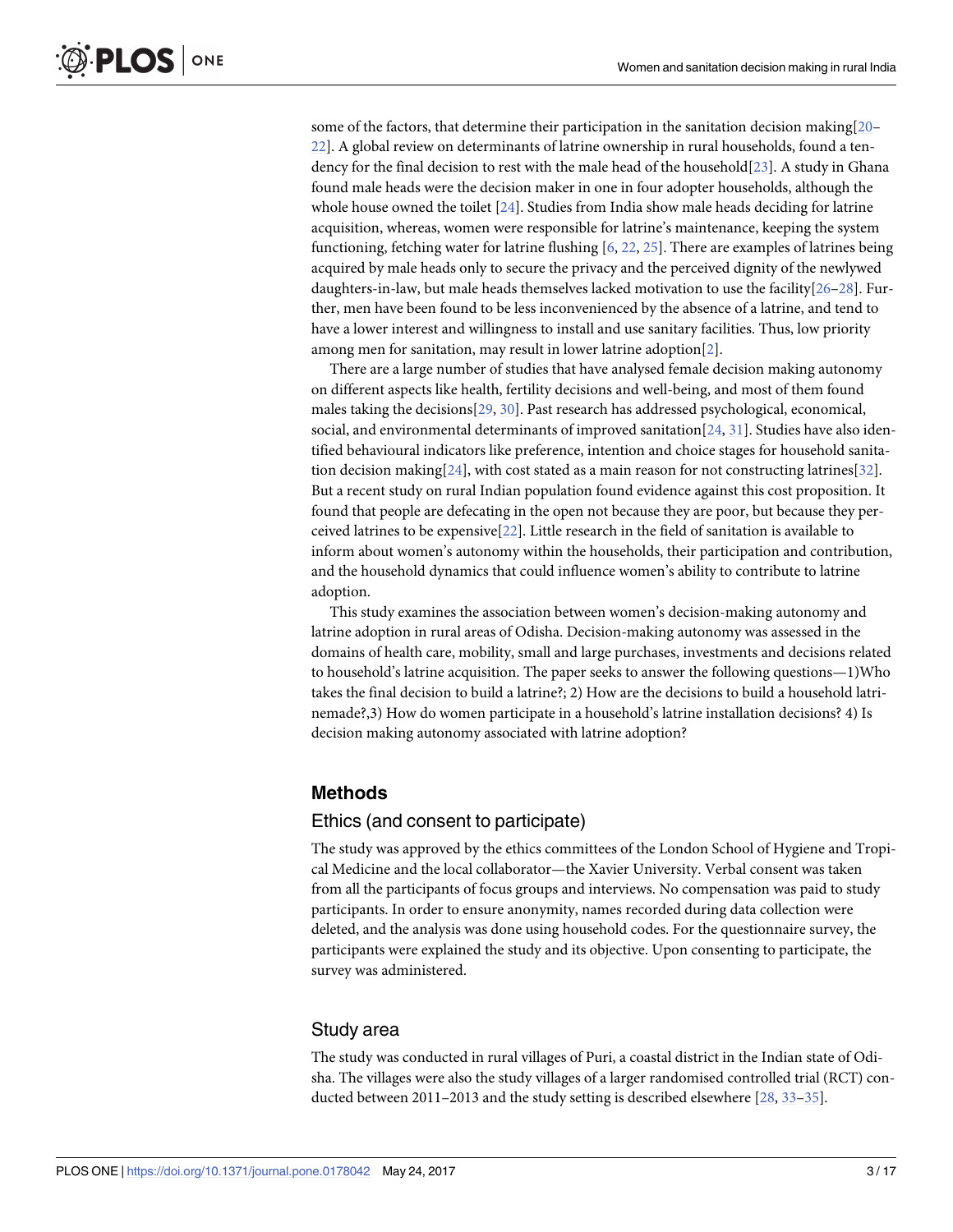## <span id="page-3-0"></span>Study design

We conducted a mixed-method study by combining a cross-sectional survey and qualitative research.

#### Quantitative study

A survey questionnaire was administered in 12 villages of three blocks—Pipli, Nimapada and Delang in December 2015, that were part of the earlier RCT. From the 12 villages, 6 received the TSC intervention in 2012 and rest received the NBA intervention in 2014. The approaches of these two interventions have been described elsewhere[Routray, 2016submitted]. Pipli was initially chosen as the only block where the survey would take place. On not achieving the targeted sample size from Pipli's RCT villages, additional villages were included from Nimapada and Delang blocks, and these villages were randomly selected. Within a village, we aimed at recruiting every household in that village, by conducting house to house visits. If a household was not available or declined to participate, we approached the next house. The female head was targeted to be the respondent. Where the female head was either unable or unwilling to participate in the study or not present at the time of the visit, the next household was approached, till all households in the village were covered. Prior to the survey, qualitative research was conducted to understand and identify women's decision making autonomy in household activities in general. Findings of this qualitative research were used to develop the questionnaire for the cross-sectional survey.

The quantitative cross-sectional survey aimed to capture dimensions of women's autonomy: 1) decision making power that entailed financial investments such as purchase of large household items, cattle or farm animals, daily needs, repairs or additions to the existing house, and tube-well installation, and, 2) their freedom of mobility in deciding for own health care and accessing health care services, visiting families and friends. The survey also included questions on basic demographics, type and family composition, caste, education and occupation of female and male heads, type of household construction, assets and availability of latrine facility. Decision making in the context of household latrine installation was specifically studied, including aspects such as final decision to build, site identification, purchase of raw materials, arrangement of masons and initial monetary investment. The questionnaire was developed in English, translated to *Odia* (the local language) and then back-translated to assess accuracy. Physical verification of latrine status was done through spot checks; based on which latrines were categorised as functional or non-functional. In order to be deemed functional, the latrine was required to have proper walls, roof, door, a completed pit, and pan not broken/not blocked/and not blocked by leaves.

We aimed to recruit a random sample of atleast 400 households. The sample size was chosen to estimate a proportion of 50% with a margin of error no greater than 5%.The sample size was pragmatically increased to include at least 200 households with a functional latrine and 200 households without any latrine, while maintain random sampling irrespective of latrine ownership or latrine functionality.

## Qualitative study

Members (female and male heads, and other married male and female in the household) from all the three categories of households were selected purposefully based on their availability and willingness to participate in individual in- depth interviews (IDIs) and focus group discussions (FGDs). Seventeen IDIs and 9 FGDs (see [Table](#page-4-0) 1) were held to understand the stages and processes around latrine decision making, and the roles women played in the decision making up till completion of latrine construction. Due to prevailing power hierarchies and social norms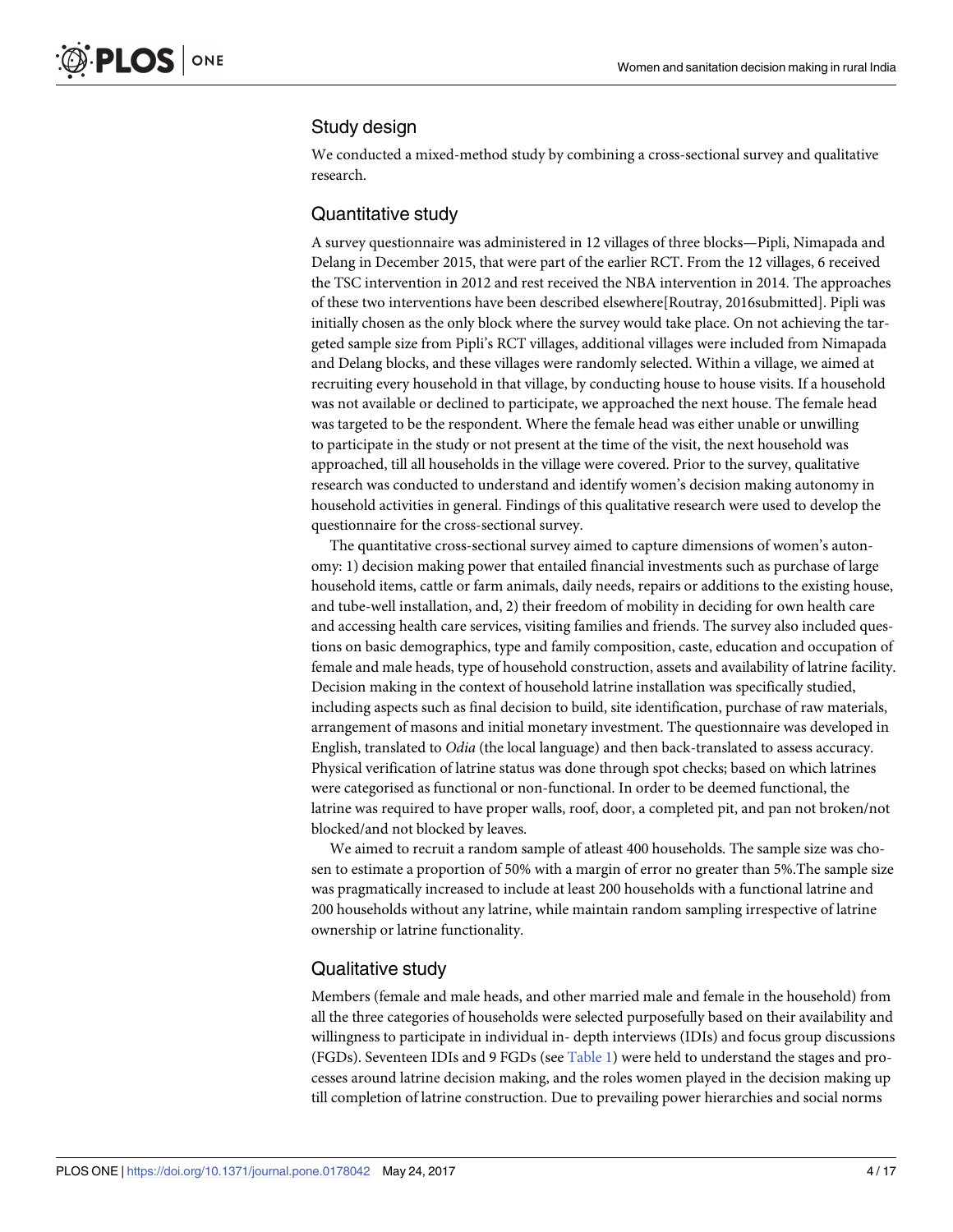<span id="page-4-0"></span>

| <b>Type</b>               | Participants (n) | Gender     | Age range (years) | Group type              |
|---------------------------|------------------|------------|-------------------|-------------------------|
| Focus group 1             | 8                |            | $30 - 45$         | Female heads            |
| Focus group 2             | 6                |            | $30 - 40$         | Female heads            |
| Focus group 3             | 9                |            | $35 - 50$         | Female heads            |
| Focus group 4             | 8                |            | $40 - 55$         | Female heads            |
| Focus group 5             | 8                |            | $25 - 35$         | Married younger females |
| Focus group 6             |                  | M          | $40 - 50$         | Male heads              |
| Focus group 7             | 6                | M          | $35 - 45$         | Married younger males   |
| Focus group 8             | 8                | M          | $40 - 55$         | Male heads              |
| Focus group 9             | 8                | М          | $55 - 65$         | Male heads              |
| 17 Interviews-individuals |                  | $M-8, F-9$ | $30 - 65$         |                         |

#### **[Table](#page-3-0) 1. Characteristics of participants in focus groups and individual interviews.**

#### $Female = F$ , Male = M

<https://doi.org/10.1371/journal.pone.0178042.t001>

that restricted young family members to voice their opinions before the elders, FGDs were held with female and male heads, and male/female family members separated by gender. All the IDIs and FGDs were facilitated by the lead researcher, with the support of a note taker. Additionally, all the IDIs and FGDs were audio recorded and later translated into English for analysis. The lead researcher and the note taker were fully conversant in *Odia*.

## **Data analysis**

#### Analysis of the quantitative data

For the analysis, households were grouped into 1) owning a functional latrine, 2) owning a non-functional latrine, and 3) not owning any latrine (none of the households shared a latrine with neighbours). These groups were compared pair-wise. Binary and non-ordered categorical variables were compared using the Chi square test. Ordered categorical variables were compared using the Wilcoxon Ranksum Test. Continuous variables were compared using the t-Test. The score test for trend of odds was done to study the association between socio economic status of families and women's inclusion in latrine installation decision making.

For the analysis of decision making within households, we grouped the various combinations of household members making decisions into three groups: 1) decisions made exclusively by males, 2) decisions involving males and females and 3) decisions made exclusively by females. Data was entered in Epi Info and analysis was performed using STATA version 12.0.

The analysis of the qualitative data was done by thematic ordering and interpretation to identify using Microsoft excel software- 1) the important and active family members taking the final decision to build latrine, 2) processes followed at household level for latrine adoption and 3) factors that favoured or influenced women's participation in the decision making of the latrine. Each opinion (captured in the form of statements) was highlighted and coded as per the above stated themes. All quotations are in italics and any text within the quote enclosed by square brackets, have been inserted by the authors.

#### **Results**

A total of 475 households were sampled out of which 217had no latrine, 211 had a functional and 47 with a non-functional latrine. The mean number of households was 39.5 per village. Average age of the respondents was 51 years (range = 23 to 86). A total of 2740 individuals lived in the participating households, and the average number of persons per house was 5.8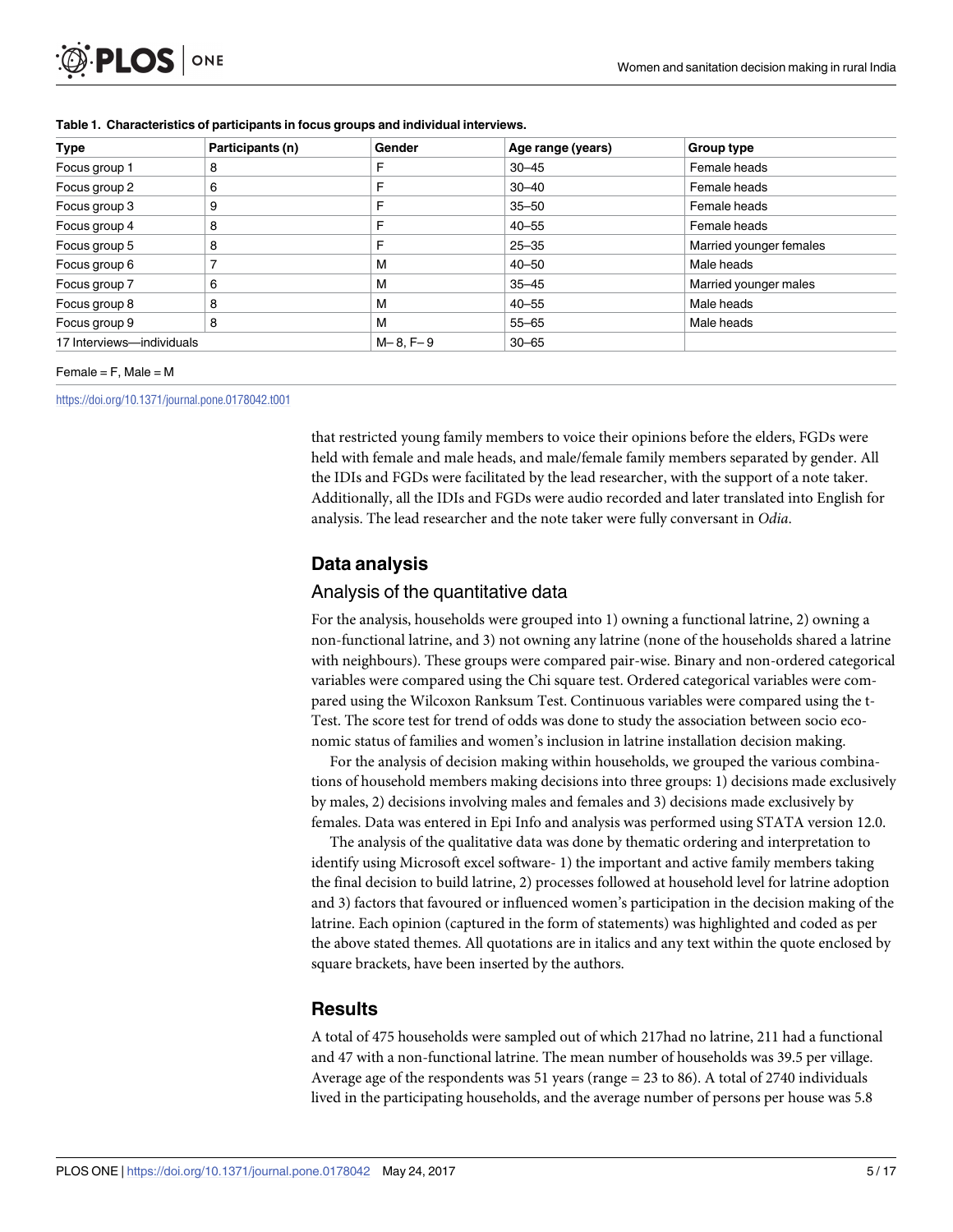<span id="page-5-0"></span>(range 2 to 16 persons).All the surveyed households practised Hinduism, but belonging to different castes—61% were general caste, 25% were Other Backward Class (OBC) and 14% were Scheduled Castes (SC—lower caste). Seven percent of households were joint families ([Table](#page-6-0) 2).

The majority of households had male heads. Only in 16% of households, women led after their husband's death. Very few male heads had higher education in colleges or universities. Percentages of female heads attending senior secondary classes were low compared to male heads (40%). A high percentage (38%) of female heads were illiterate and never went to school. Agriculture was the primary occupation of more than half of male heads. The majority of respondents (85%) were housewives, the rest worked either as agricultural labourers, construction and masonry helpers, had government or a private job, or ran some business.

Compared to households without latrines, households with functional latrines had better educated male and female heads, a larger family size, and higher income. Households belonging to SC tended to have fewer functional latrines than general and OBC families. Family income mostly comprised of the male head's earnings but in 65% of households [\(Table](#page-6-0) 2) other family members such as grown up sons contributed to the income. Households with a functional latrine were more often in higher income categories than households with a nonfunctional latrine or no latrine, but the difference was only significant in the second group (p*<*0.001). Households with latrines more often owned agricultural land (85%) and a tubewell (83%) and were less often employed as share-croppers or labourer ([Table](#page-6-0) 2). In contrast, households with non-functional or no latrines had more male heads with an occupation of lower perceived status (working as share cropper, mason or labour) and lower income (p *<*0.001). Latrine functionality status was associated with the education of the male and female heads (p *<*0.001). In 56% households that had no latrine and 50% households with a non-functional latrine, major additions to the house were made in the previous two years, suggesting financial capacity for other construction works.

#### Decision making of household activities and female's participation

**Decision making of household's different activities.** As [Table](#page-8-0) 3shows, the female head along with other females in the family were able to take decisions about their own health care in only 4.4% households. This proportion compares with 11.6% for decisions about visiting family and friends, 3.7% about upgrading the house (or make additions to their existing houses), 10% about tube-well installation, 5.4% about making large household purchases, 20.5% about purchase of farm animals or livestock, and 22.5% about making purchases for daily needs. Females mostly decided what to cook for daily meals, and there was not much involvement of men. The data also shows that women's non-involvement in the decision making of other important household activities had no strong association with latrine possession or latrine functionality. Even in the 16% households with female heads, males decided for latrine installation in 68% households and the site selection was again done by males in 66% households.

**Decision making of latrine installation and its different components.** [Table](#page-9-0) 4 suggests, female's involvement in decisions regarding sanitation has been minimal. In 9% of households with male heads, females alone had the final say to build the latrine and in 10% households, women participated in the decision for latrine acquisition and installation. For the latrine site selection, in 11% households females exclusively decided, and in 9% households it was a joint decision. In other activities related to latrine installation, such as the purchase of raw materials, arranging masons and investing in latrine construction, female involvement was minimal.

[Table](#page-10-0) 5 suggests the socio- economic conditions like caste, and education of male and female heads are not associated with female members inclusion in decision making directly.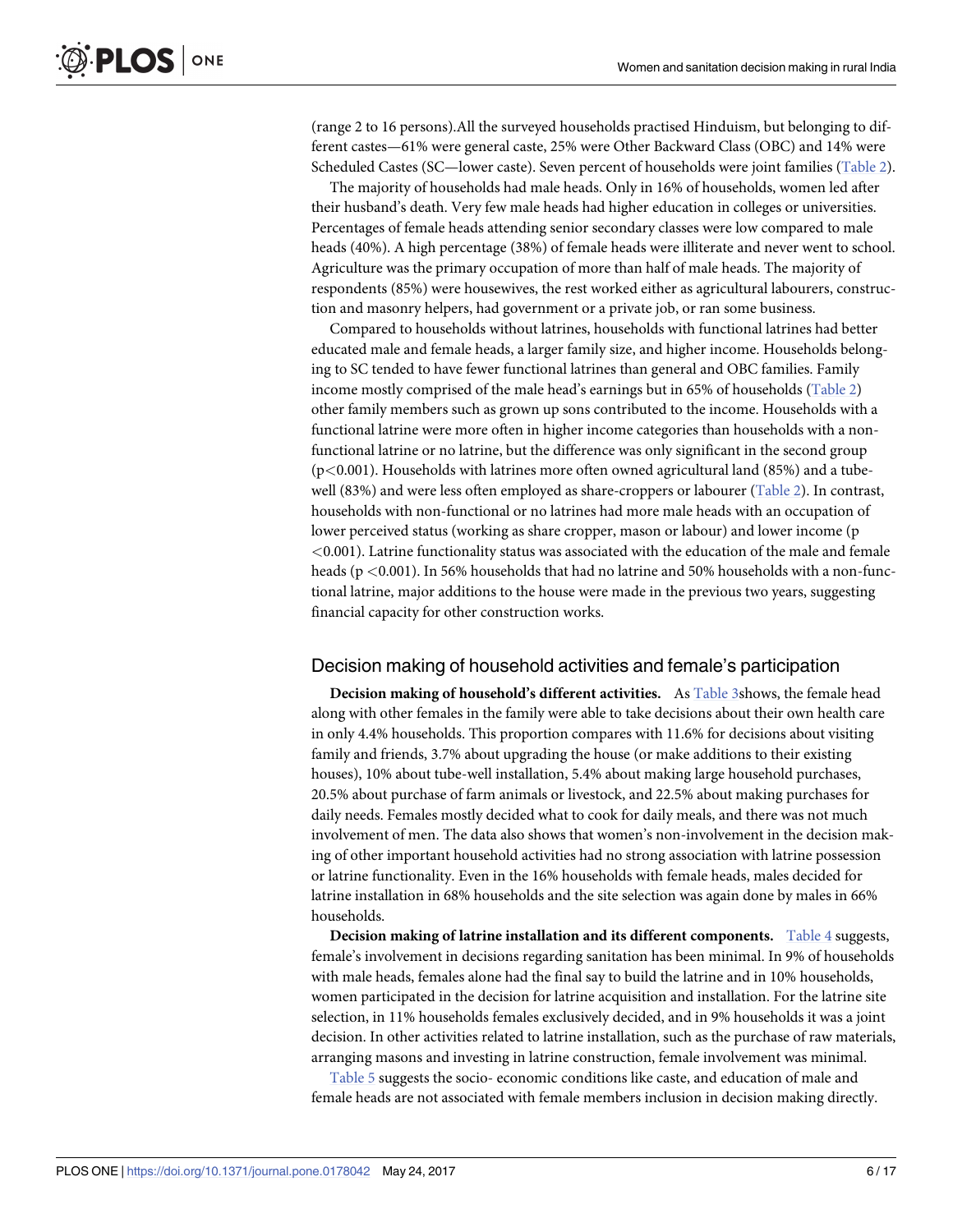<span id="page-6-0"></span>

| <b>Variables</b>     | <b>Variables</b>        | <b>No Latrine</b> |                                         | <b>Latrine possession</b>        | Total           | <b>Functional vs. No</b> | Non-Functional vs.    |
|----------------------|-------------------------|-------------------|-----------------------------------------|----------------------------------|-----------------|--------------------------|-----------------------|
|                      | (categories)            | $(n = 217)$       | Non-<br><b>Functional</b><br>$(n = 47)$ | <b>Functional</b><br>$(n = 211)$ | $(N = 475)$ (%) | latrine (p -value)       | No latrine (p -value) |
| Caste                | General, n(%)           | 137 (63%)         | 25 (53%)                                | 128 (61%)                        | 290(61%)        | $0.81*$                  | $0.09*$               |
|                      | OBC, n (%)              | 49 (23%)          | 9(19%)                                  | 59 (28%)                         | 117 (25%)       |                          |                       |
|                      | SC, n (%)               | 31 (14%)          | 13 (28%)                                | 24 (11%)                         | 68 (14%)        |                          |                       |
| <b>Family type</b>   | Joint                   | 16(7%)            | 2(4%)                                   | 14 (7%)                          | 32(7%)          | $0.76*$                  | $0.44*$               |
|                      | Nuclear                 | 201(93%)          | 45(96%)                                 | 197(93%)                         | 443(93%)        |                          |                       |
| <b>Family size</b>   | Mean (SD)               | 5.4(2.3)          | 5.8(2.6)                                | 6.1(2.7)                         | 5.8(2.5)        | $0.00**$                 | $0.32**$              |
| <b>Education of</b>  | None (illiterate)       | 25 (13%)          | 7(15%)                                  | 13 (7%)                          | 45 (11%)        | $< 0.001$ ***            | $0.46***$             |
| <b>Male Heads</b>    | Primary (1-5<br>class)  | 83 (45%)          | 20 (51%)                                | 59 (34%)                         | 162 (41%)       |                          |                       |
|                      | Junior (6-10<br>class)  | 68 (37%)          | 11(28%)                                 | 80 (46%)                         | 159 (40%)       |                          |                       |
|                      | Senior (11-12<br>class) | 4(2%)             | 1(3%)                                   | 13 (7%)                          | 18 (4.5%)       |                          |                       |
|                      | Graduation/<br>College  | 5(3%)             | $\mathsf{O}\xspace$                     | 7(4%)                            | 12(3%)          |                          |                       |
|                      | University              | $\mathbf 0$       | $\mathbf 0$                             | 3(2%)                            | 3(0.75%)        |                          |                       |
| <b>Education of</b>  | None (illiterate)       | 99 (46%)          | 20 (43%)                                | 61 (29%)                         | 180 (38%)       | $< 0.001***$             | $0.87***$             |
| <b>Female Heads</b>  | Primary (1-5<br>class)  | 72 (33%)          | 18 (38%)                                | 79 (37%)                         | 169 (36%)       |                          |                       |
|                      | Junior (6-10<br>class)  | 46 (21%)          | 9(19%)                                  | 64 (30%)                         | 119 (25%)       |                          |                       |
|                      | Senior (11-12<br>class) | 0                 | 0                                       | 6(3%)                            | 6(1%)           |                          |                       |
|                      | Graduation/<br>College  | 0                 | 0                                       | 0                                | 0               |                          |                       |
|                      | University              | 0                 | 0                                       | $1(0.5\%)$                       | $\mathbf{1}$    |                          |                       |
| Occupation of        | Farmer                  | 101 (55%)         | 19 (49%)                                | 99 (58%)                         | 218 (55%)       | $< 0.000*$               | $0.42*$               |
| <b>Male heads</b>    | Share cropper           | 32 (17%)          | 10 (26%)                                | 8(5%)                            | 50 (13%)        |                          |                       |
|                      | Labour/Mason            | 26 (14%)          | 5(13%)                                  | 13 (8%)                          | 44 (11%)        |                          |                       |
|                      | Job (Govt./<br>private) | 5(3%)             | 3(8%)                                   | 21 (12%)                         | 29 (7%)         |                          |                       |
|                      | Business (small)        | 8(4%)             | 1(3%)                                   | 9(5%)                            | 18 (5%)         |                          |                       |
|                      | Business (big)          | 0                 | 0                                       | 1(0.6%)                          | 1(0.25%)        |                          |                       |
|                      | Unemployed              | 13 (7%)           | 1(3%)                                   | 21 (12%)                         | 35 (9%)         |                          |                       |
| Occupation of        | Farmer                  | 2(1%)             | 0                                       | $1(0.5\%)$                       | 3(0.6%)         | $0.31*$                  | $0.55*$               |
| Female head          | Share cropper           | 1(0%)             | 0                                       | 2(0.9%                           | 3(0.6%)         |                          |                       |
|                      | Labour/Mason            | 15 (7%)           | 7 (15%)                                 | 5(2%)                            | 27 (6%)         |                          |                       |
|                      | Job (Govt./<br>private) | 5(2%)             | 0                                       | 8(4%)                            | 13(3%)          |                          |                       |
|                      | Business (small)        | 4(2%)             | 1(2%)                                   | 2(1%)                            | 7(1%)           |                          |                       |
|                      | Business (big)          | 0                 | $\mathbf 0$                             | 1(0.47%)                         | $1(0\%)$        |                          |                       |
|                      | Unemployed              | 183 (84%)         | 37 (78%)                                | 183 (87%)                        | 403 (85%)       |                          |                       |
|                      | Others                  | 7(3%)             | 2(4%)                                   | 9(4%)                            | 18 (4%)         |                          |                       |
| <b>Other Earning</b> | Yes                     | 124(57%)          | 33(70)                                  | 151 (72%)                        | 308(65%)        | $< 0.002*$               | $0.10*$               |
| members              | No                      | 92 (43%)          | 14 (30%)                                | 60 (28%)                         | 166 (35%)       |                          |                       |

#### **[Table](#page-5-0) 2. Characteristics of respondents (n = 475).**

(Continued)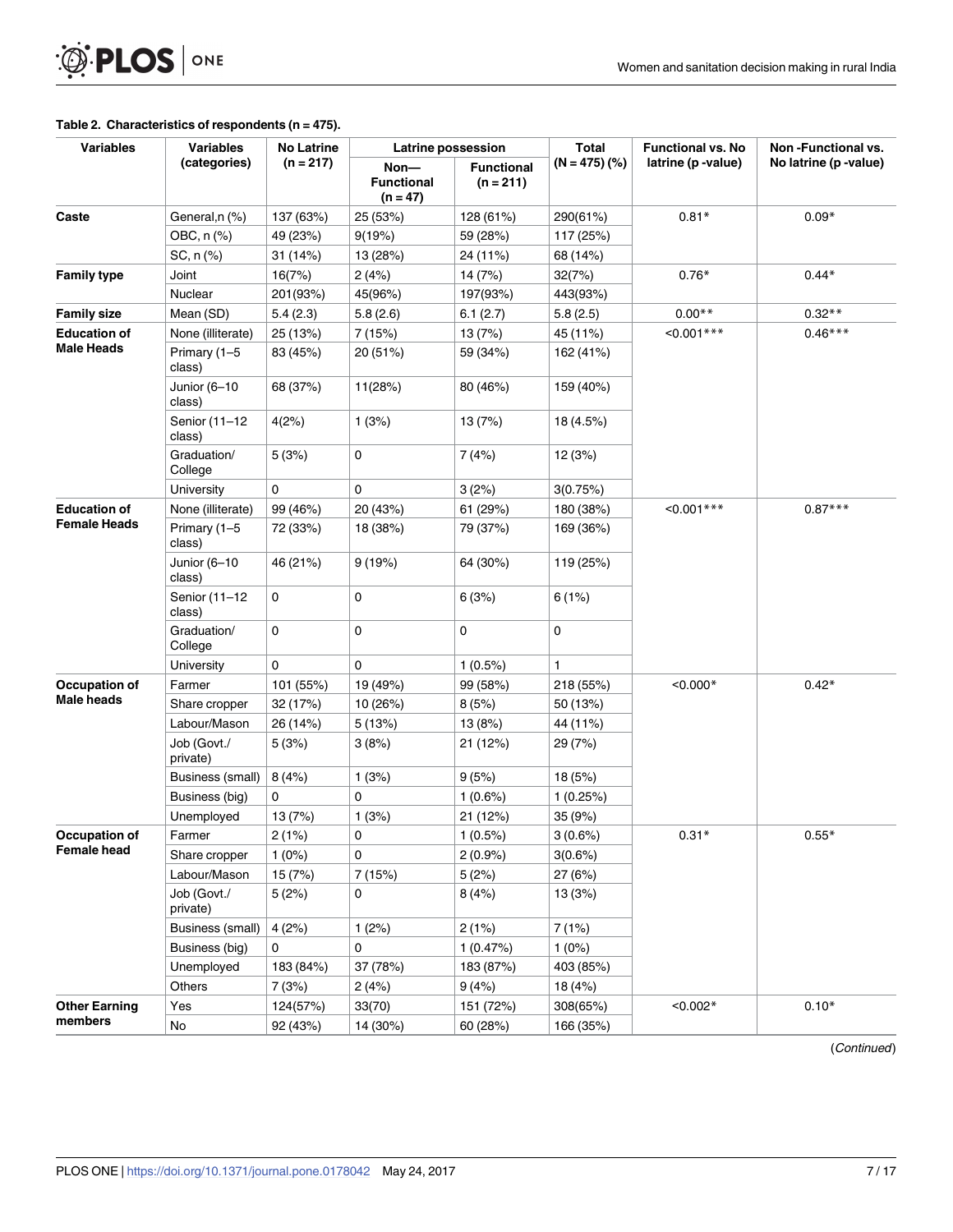

| <b>Variables</b>   | <b>Variables</b> | <b>No Latrine</b> |                                         | Latrine possession               | <b>Total</b>    | <b>Functional vs. No</b> | Non-Functional vs.    |
|--------------------|------------------|-------------------|-----------------------------------------|----------------------------------|-----------------|--------------------------|-----------------------|
|                    | (categories)     | $(n = 217)$       | Non-<br><b>Functional</b><br>$(n = 47)$ | <b>Functional</b><br>$(n = 211)$ | $(N = 475)$ (%) | latrine (p -value)       | No latrine (p -value) |
| <b>HHs monthly</b> | < 5000           | 106 (49%)         | 24 (51%)                                | 56 (26%)                         | 186 (39%)       | $< 0.001$ ***            | $0.87***$             |
| income (INR)       | 5000-10000       | 86 (40%)          | 17 (36%)                                | 108 (51%)                        | 211 (44%)       |                          |                       |
|                    | 10000-20000      | 21 (10%)          | 5(11%)                                  | 26 (12%)                         | 52 (11%)        |                          |                       |
|                    | >20000           | 4(2%)             | 1(2%)                                   | 21 (10%)                         | 26 (6%)         |                          |                       |
| No. of assets      |                  | 2.76(1.24)        | 2.78(0.97)                              | 3.85(1.47)                       | 3.13(1.22)      | $\Omega$                 | $0.90**$              |
| <b>Owned house</b> | Own a house)     | 215(99%)          | 46 (98%)                                | 210 (99%)                        | 471 (99%)       | $0.58*$                  | $0.48*$               |
|                    | Did not own      | 2(1%)             | 1(2%)                                   | 1(0.47%)                         | $4(0.84\%)$     |                          |                       |
| House built or     | Built self       | 71 (33%)          | 12 (26%)                                | 67 (32%)                         | 150 (32%)       | $0.80***$                | $0.29***$             |
| inherited          | Inherited        | 139(66%)          | 33 (72%)                                | 141 (67%)                        | 313 (67%)       |                          |                       |
|                    | Someone else     | 2(1%)             | 1(2%)                                   | 1(0.48%)                         | 4(0.86%)        |                          |                       |
| House up-          | Major additions  | 121 (56%)         | 23 (50%)                                | 142 (68%)                        | 286 (61%)       | $0.02*$                  | $0.42*$               |
| gradation          | No additions     | 93 (43%)          | 23 (50%)                                | 68 (32%)                         | 184 (39%)       |                          |                       |
| Own farm           | Yes              | 137(63%)          | 24(51%)                                 | 115 (54.5%)                      | 276(58%)        | $0.07*$                  | $0.12*$               |
| animals            | <b>No</b>        | 80 (37%)          | 23 (49%)                                | 96 (45.5%)                       | 199 (42%)       |                          |                       |
| Own tube-well      | Yes              | 112(52%)          | 23(49%)                                 | 176 (83%)                        | 311(65%)        | $< 0.000*$               | $0.74*$               |
|                    | No               | 105 (48%)         | 24 (51%)                                | 35 (17%)                         | 164 (34%)       |                          |                       |
| Own agricultural   | Yes              | 147(68%)          | 30(64%)                                 | 179 (85%)                        | 356(75%)        | $< 0.000*$               | $0.60*$               |
| land               | No               | 70 (32%)          | 17 (36%)                                | 32 (15%)                         | 119 (25%)       |                          |                       |

#### **Table 2.** (Continued)

\*-Chi- square test,

\*\*—T—Test,

\*\*\*—Wilcoxon Ranksum test

<https://doi.org/10.1371/journal.pone.0178042.t002>

However, in families that had income less than 5000 Indian rupees per month, the female member's participation in latrine installation decision making was found to be high (30%).

## Qualitative research: How are latrine decisions made in rural households?

The findings of qualitative data collected through FGDs and IDIs corroborates the quantitative survey results. It shows male heads taking most decisions and women's participation in all these decisions is minimal. This section describes the stages and the processes involved in the decision, to install latrines in rural houses.

**Power hierarchies within households.** Power hierarchies and the economic status determined the decision making power of the family members: "*After all*, *the husband is the head of* the family, he is elder in age and in relationship and he will spend for the latrine, therefore, the *decision making power lies with him"*. (IDI—6, Female Head, aged 52). Another participant explains the prominence 'men' have in the communities: *"Whatever happens here (in the family* or society), it is the father who is looked for, and anyone hardly looks for the mother. The NGO *staff [promoting latrines] also came and asked for men and not us*. (IDI—4, Female Head, aged 62).An earning son and an elderly mother-in-law, had more say than the daughter(s) or daughter- in- law: *"When my sons built the house*, *they informed me*, *but usually males decide*. *Daughter- in- laws are consulted in matters like cooking food*, *purchase of grocery or clothes*. *In matters of expenditures [financial]*, *we usually don't consult the daughter- in- law"*. (IDI– 8,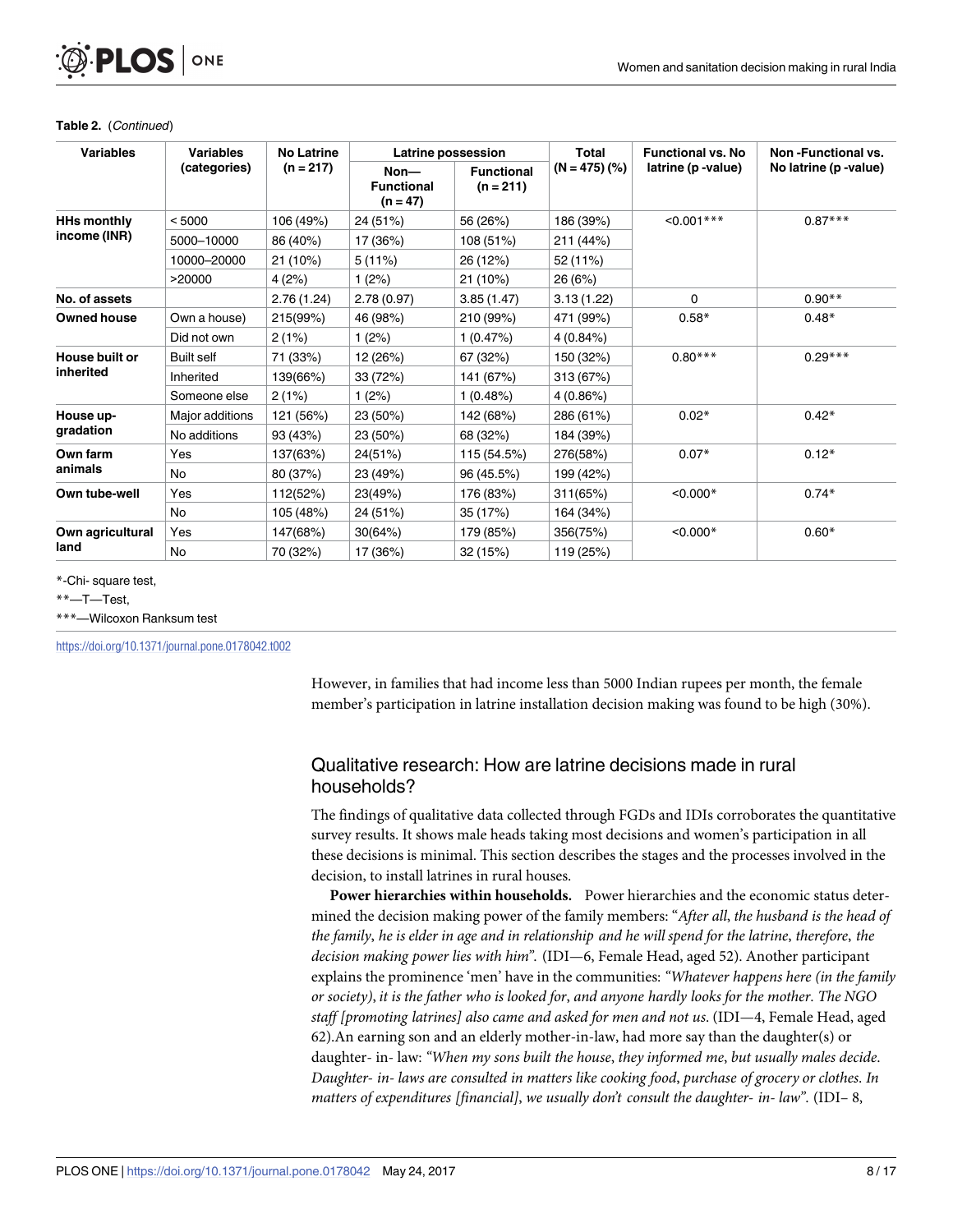<span id="page-8-0"></span>

| <b>D.PLOS</b> ONE |  |
|-------------------|--|
|-------------------|--|

| <b>Variables</b>                           | <b>Variables</b>          | No                | Latrine possession        |                   | <b>Total N</b>    | <b>Functional vs. No</b> | Non Functional vs. No |  |
|--------------------------------------------|---------------------------|-------------------|---------------------------|-------------------|-------------------|--------------------------|-----------------------|--|
|                                            | (categories)              | Latrine           | Non-<br><b>Functional</b> | <b>Functional</b> | $(\%)$            | latrine (p-value)        | latrine (p-value)     |  |
| Determining own health<br>care             | Only males, n (%)         | 199<br>(91.7%)    | 42 (89.3%)                | 192 (91%)         | 433<br>$(91.1\%)$ | $0.79*$                  | $0.56*$               |  |
|                                            | Both groups, n<br>(% )    | 10 (4.6%)         | $1(2.1\%)$                | 10 (4.7%)         | 21 (4.4%)         |                          |                       |  |
|                                            | Only females, n<br>(%)    | 8(3.7%)           | 4(8.5%)                   | 9(4.3%)           | 21 (4.4%)         |                          |                       |  |
| Visiting family and<br>relatives           | Only males, n (%)         | 123<br>$(56.9\%)$ | 26 (55.3%)                | 101<br>(47.9%)    | 250<br>(52.7%)    | $0.05*$                  | $0.82*$               |  |
|                                            | Both groups, n<br>(%)     | 72<br>(33.3%)     | 16 (34.0%)                | 81 (38.4%)        | 169<br>(35.6%)    |                          |                       |  |
|                                            | Only females, n<br>(%)    | 21 (9.7%)         | 5(10.6%)                  | 29 (13.7%)        | 55<br>(11.6%)     |                          |                       |  |
| Upgrading the house /<br>making additions  | Only males, n (%)         | 102<br>(84.3%)    | 21 (91.3%)                | 113<br>$(80.1\%)$ | 236<br>(82.8%)    | $0.37*$                  | $0.37*$               |  |
|                                            | Both groups, n<br>(%)     | 15<br>$(12.4\%)$  | 2(8.7%)                   | 21 (14.9%)        | 38<br>(13.3%)     |                          |                       |  |
|                                            | Only females, n<br>(%)    | 4(3.3%)           | $\Omega$                  | 7(4.9%)           | 11 (3.7%)         |                          |                       |  |
| Tube-well installation at<br>home          | Only males, n (%)         | 91<br>(81.2%)     | 18 (81.8%)                | 131<br>(75.7%)    | 240<br>(78.2%)    | $0.29*$                  | $0.97*$               |  |
|                                            | Both groups, n<br>(%)     | 11 (9.8%)         | 1(4.5%)                   | 24 (13.8%)        | 36<br>(11.7%)     |                          |                       |  |
|                                            | Only females, n<br>(%)    | $10(8.9\%)$       | 3(13.6%)                  | 18 (10.4%)        | 31<br>$(10.1\%)$  |                          |                       |  |
| Purchase of cattle or<br>farm animals      | Only males, n (%)         | 25<br>(65.8%)     | 5 (83.3%)                 | 24 (70.6%)        | 54<br>$(69.2\%)$  | $0.79*$                  | $0.32*$               |  |
|                                            | Both groups, n<br>(%)     | 5(13.2%)          | 1(16.7%)                  | $2(5.9\%)$        | 8 (10.3%)         |                          |                       |  |
|                                            | Only females, n<br>(% )   | 8 (21.0%)         | $\mathbf 0$               | 8 (23.5%)         | 16<br>(20.5%)     |                          |                       |  |
| Making large household<br>purchases        | Only males, n (%)         | 65<br>(82.3%)     | 19 (90.5%)                | 91 (75.8%)        | 175<br>(79.5%)    | $0.25*$                  | $0.34*$               |  |
|                                            | Both groups, n<br>(%)     | 11<br>$(13.9\%)$  | 2(9.5%)                   | 20 (16.7%)        | 33 (15%)          |                          |                       |  |
|                                            | Only females, n<br>$(\%)$ | 3(3.8%)           | 0                         | 9(7.5%)           | 12 (5.4%)         |                          |                       |  |
| <b>Making purchases for</b><br>daily needs | Only males, n (%)         | 156<br>(71.9%)    | 36 (76.6%)                | 145<br>(68.7%)    | 337<br>$(70.9\%)$ | $0.46*$                  | $0.61*$               |  |
|                                            | Both groups, n<br>(% )    | 15 (6.9%)         | 1(2.1%)                   | 15(7.1%)          | 31 (6.5%)         |                          |                       |  |
|                                            | Only females, n<br>$(\%)$ | 46<br>(21.2%)     | 10 (21.3%)                | 51 (24.2%)        | 107<br>(22.5%)    |                          |                       |  |

#### [Table](#page-5-0) 3. Women's involvement in decision making of their own personal lives and household items (n = 475).

\*-Chi square test

<https://doi.org/10.1371/journal.pone.0178042.t003>

Female head—aged 70). These indicate about the prevailing power structures (hierarchy) in the communities of Puri.

**Financial dependency.** Money constraint was the most recurring theme through all interviews and focus group discussions and a common reason cited for not opting for latrines, keeping the latrine unfinished and not investing to make the latrine functional. They perceived latrine installation expensive, so men who controlled the household budget, were not keen to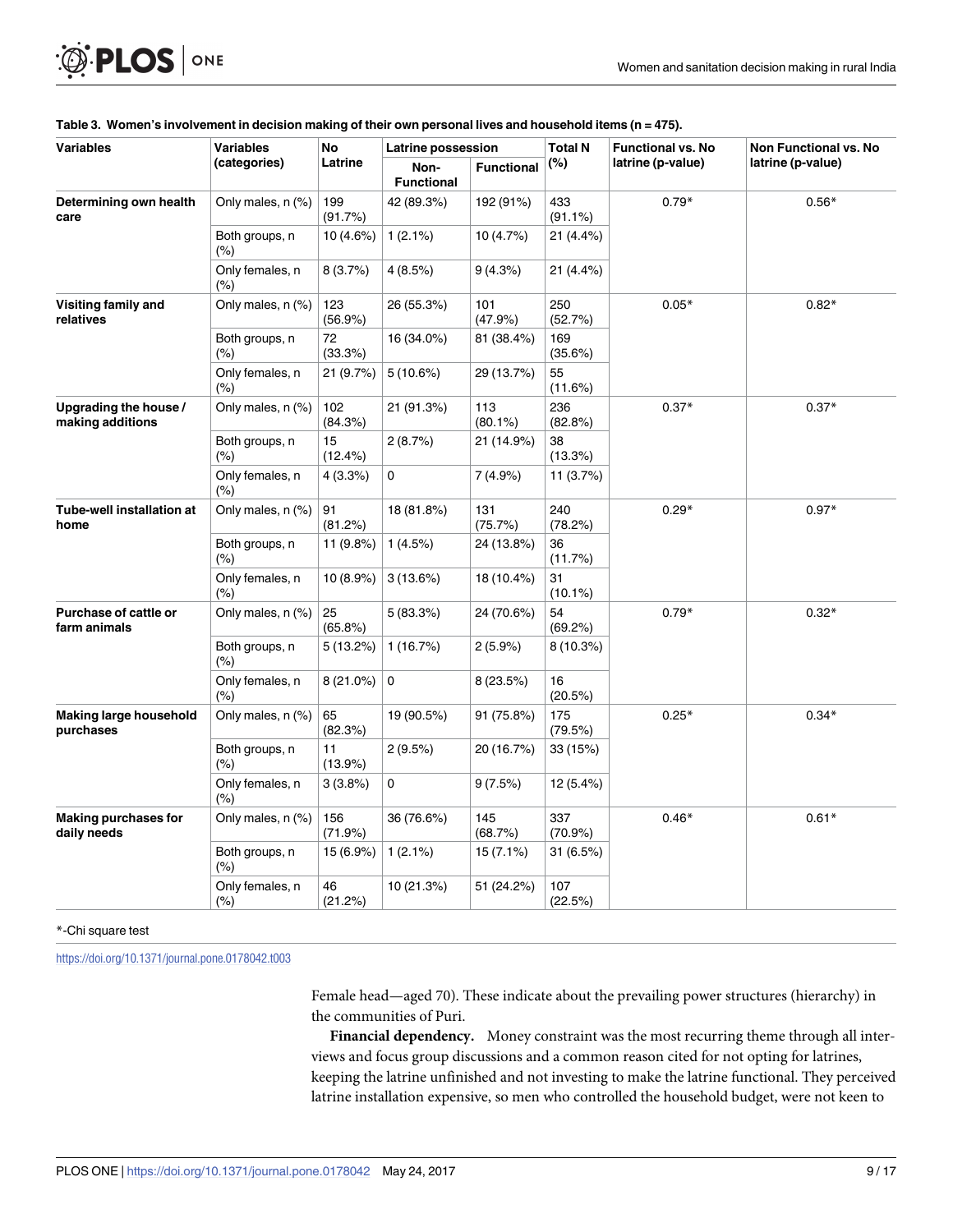<span id="page-9-0"></span>

| <b>O PLOS</b> ONE |  |
|-------------------|--|
|-------------------|--|

| <b>Variables</b>                    | Variables (categories) | Latrine possession          | Total $(\%)$ (N = 258)   | p-value    |                               |
|-------------------------------------|------------------------|-----------------------------|--------------------------|------------|-------------------------------|
|                                     |                        | Non Functional ( $n = 47$ ) | Functional ( $n = 211$ ) |            |                               |
| Final say to build a latrine        | Only males, n (%)      | 41 (87%)                    | 165 (79%)                | 206 (80%)  | $0.028*$                      |
|                                     | Both groups, n (%)     | 0                           | 27 (13%)                 | 27 (10.5%) |                               |
|                                     | Only females, n (%)    | 6(13%)                      | 18 (9%)                  | 24 (9%)    |                               |
| Latrine site identification         | Only males, n (%)      | 41 (87%)                    | 165 (78%)                | 206 (80%)  | $0.21*$                       |
|                                     | Both groups, n (%)     | 1(2%)                       | 23 (11%)                 | 24 (9%)    |                               |
|                                     | Only females, n (%)    | 5(11%)                      | 23 (11%)                 | 28 (11%)   | $0.43*$<br>$0.32*$<br>$0.26*$ |
| Raw materials purchase for latrines | Only males, $n$ $(\%)$ | 10 (83%)                    | 131 (91%)                | 141 (90%)  |                               |
|                                     | Both groups, n (%)     | 2(17%)                      | 8(5.5%)                  | 10(6%)     |                               |
|                                     | Only females, n (%)    | 0                           | 5(3%)                    | 5(3%)      |                               |
| Arranging masons for latrines       | Only males, n (%)      | 11 (85%)                    | 134 (92%)                | 145 (92%)  |                               |
|                                     | Both groups, n (%)     | 1(8%)                       | 6(4%)                    | 7(4%)      |                               |
|                                     | Only females, n (%)    | 1(8%)                       | 5(3%)                    | 6(4%)      |                               |
| Investing in latrine building       | Only males, n (%)      | 14 (100%)                   | 119 (91%)                | 133 (92%)  |                               |
|                                     | Both groups, n (%)     | 0                           | 7(5%)                    | 7(5%)      |                               |
|                                     | Only females, n (%)    | 0                           | 4(3%)                    | 4(3%)      |                               |

#### **[Table](#page-5-0) 4. Women's involvement in decision making around stages of latrine building(N = 258).**

\*-Chi- square test

<https://doi.org/10.1371/journal.pone.0178042.t004>

build it. Some who had little finances were reluctant to invest in latrines, as they had other priorities.

Many mentioned they depended on the government to build latrines, so waited for subsidies. At the household level, high level of dependency was observed among females on their spouse or guardians (mostly father-in-law) or any earning members in the family (like a son), to decide for activities that had economic implications and this included building latrines: *"If* something 'big' is to be done for the house that requires more money, then my husband, who is the *family head decides*. *Son(s) join him in the decision*, *as they earn and have more knowledge than me*. *I can only make small purchases like buying a cream or powder [cosmetics]*, *the big ones are to be decided by them*(IDI -5, Female Head—aged 48). Females perceived latrine construction was a 'big decision', which only males could take. Even for small purchases, the females relied on their spouse: "*I alone cannot decide*, *we depend on them [husband] for every penny*. *Even for small things like purchasing bangles*, *saree for ourselves*, *we ask them for money*. (FGD 4 women group).

Even when the NGOs approached households to construct latrines (under TSC, where NGOs did the initial spending and constructed the latrines), females would direct the NGO staff to speak to their husband or guardians and explain them the programme and get their approval. Even females with a higher status in the household like the mother—in—law(wife of household head) did not decide themselves, and let their husband and grown up sons (who were earning) to discuss with the NGO and decide. Many female participants mentioned of persuading their husbands for latrines till they get affirmation: "*When the girl [NGO field staff]* told us to build a latrine, we waited for our husband to come home. We would wait for his [hus*band's] right mood*, *and initiate the discussion about the latrine*, *otherwise he would get angry*. *They would not instantly agree to our requests*, *as they have to arrange money*, *but we keep on persuading them till they give a nod for it*. *Without their permission*, *we cannot move even a single inch"*. (FGD– 3, Female Head, age range 45–60 years).This suggests that females' lack of earning, prevented them from making decisions regarding latrines.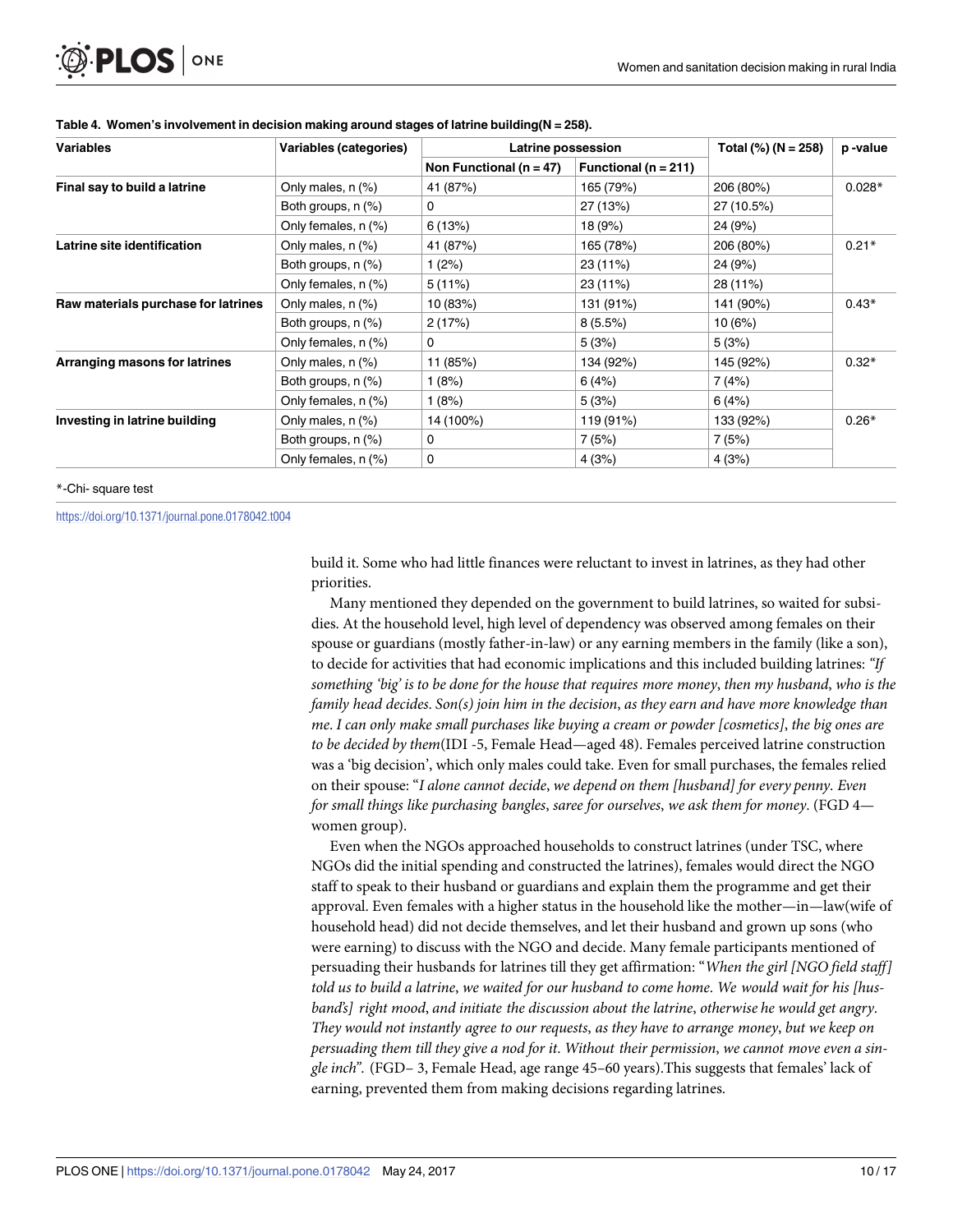| <b>Variables</b>               | N   | n              | $\%$   | p for trend** |
|--------------------------------|-----|----------------|--------|---------------|
| Caste                          |     |                |        |               |
| General, n (%)                 | 153 | 29             | 19.1%  | 0.648         |
| OBC, n (%)                     | 68  | 18             | 26.5%  |               |
| SC, n (%)                      | 37  | $\overline{4}$ | 11.1%  |               |
| Male head's education          |     |                |        |               |
| None (illiterate)              | 20  | 5              | 25.0%  | 0.127         |
| Primary (1-5 class)            | 79  | 5              | 6.3%   |               |
| Junior (6-10 class)            | 91  | 22             | 24.4%  |               |
| Senior (11-12 class)           | 14  | $\overline{c}$ | 14.3%  |               |
| College/University             | 10  | 3              | 30.0%  |               |
| <b>Female head's education</b> |     |                |        |               |
| None (illiterate)              | 81  | 17             | 21.0%  | 0.509         |
| Primary (1-5 class)            | 97  | 15             | 15.6%  |               |
| Junior (6-10 class)            | 73  | 17             | 23.3%  |               |
| Senior (11-12 class)           | 6   | 1              | 16.7%  |               |
| College/University             | 1   | 1              | 100.0% |               |
| <b>Family Income (Rupees)</b>  |     |                |        |               |
| < 5000                         | 80  | 24             | 30.0%  | 0.033         |
| 5000-10000                     | 125 | 20             | 16.1%  |               |
| 10000-20000                    | 31  | 3              | 9.7%   |               |
| >20000                         | 22  | 4              | 18.2%  |               |
| Female head earning            |     |                |        |               |
| No                             | 219 | 38             | 17.4%  | 0.278         |
| Yes                            | 27  | 7              | 25.9%  |               |

<span id="page-10-0"></span>**[Table](#page-5-0) 5. Association between socio-economic status and women's decision making to build latrine\*.**

\*Restricted to households with a latrine. The percentage indicates the share of households where women were involved in the decision making or made the decision alone;

\*\*score test for trend of odds

<https://doi.org/10.1371/journal.pone.0178042.t005>

**Gendered roles and perception about female's abilities.** Females had perceptions about their abilities and inabilities to take decisions. Their confinement to the village and the household, made them less confident and doubt their capacities:"*We females don't know anything*. *All things beyond my house boundaries are done by my husband*, *so they [husband and other males] can decide for the family's welfare*, *not we"*. (IDI—2, Female Head, aged 42). A male head's response to the question–'If they consulted any woman/female in the family, prior to latrine construction?' corroborate to that of women's thinking: "*Women are consulted when* they either earn or have some education. In my home, I did not consult anyone, when I built the *latrine*. *They [women] don't understand many things*, *and have no role to play in latrine construction*. *They [women] needed a latrine*, *which we built" (IDI—10—Male Head aged 55)*. Males also felt superior to women, as is evident from this quote: "*Females roles are cooking*, *taking care of children and doing household chores*. *But*, *when they need money*, *they come to us*, *and we then decide*. (IDI—12, Male head—aged 45; FGD 7 –male group)

In very few households, elderly females were involved in the decisions such as latrine's site selection: "*My husband decided to build it [latrine] and arranged masons*, *and I was asked to choose the site*. *I then asked other females at home*, *and a commonly agreed site that would be convenient for all was chosen*.(IDI—14, Female Head—aged 65). The younger females also mentioned about their involvement in the site selection: "*When we [daughter- in- laws] placed*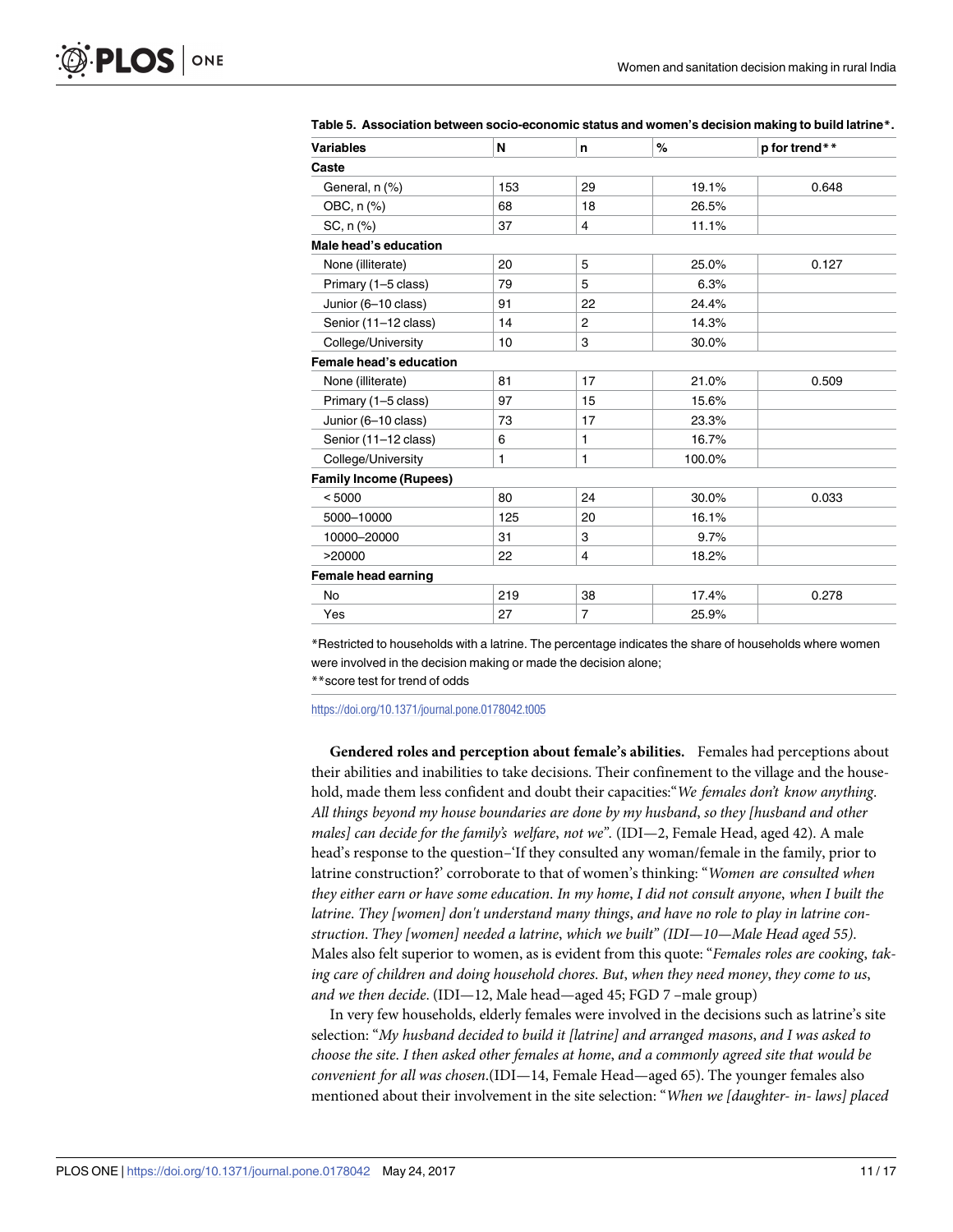*our demand for a latrine with our husband and father- in- law*, *they agreed to our request but*, *before initiating construction*, *they asked us to locate a suitable place for the latrine*. (FGD 5– Daughter- in- laws; age range 25–40).This indicates, males in a few houses considered women's views. The survey also found that only a handful of women were involved in the decision to purchase the construction materials for latrine. Most women participants had no prior experience in materials procurement nor had information from where they could get it. They questioned their own capacities: "*Being females*, *can we take all decisions*? *Can we carry the bricks and other materials*? *We even do not know where to get these materials from and how much they would cost"*. (FGD -2, women group).

In a few cases women arranged masons, for example if the mason belonged to the same village and helped procuring the materials. This again indicates that women are relying on men for any kind of purchases. Men made few efforts to engage women: "*For any kind of construction*, *we arrange materials ourselves*, *as we know from where to get them*. *Women have no idea* about the market, so, we did not involve them in such decisions. But for digging the pit, they some*times helped* (FGD -8, Men's group).Overall, in the different components of latrine construction like purchase of raw materials, arranging masons and investments in latrines, females had a very negligible role.

**Female's land ownership / entitlement.** Families in Puri district were mainly patriarchal. Daughters are not considered permanent members of their natal homes because they become part of their husband's family after marriage. Women had unequal access to their husband's parental property, meaning the lands and other properties would be inherited by the husband and not the wife. For example, after the completion of awareness meetings by an NGO, a few motivated females were interested in building a latrine, but could not allow the NGO to do so, as either they had no land or had no direct access to the in—law's property. They had to seek permission from the father-in-law or husband (whoever is the owner of the land) to build it. Some reported of disputes among siblings regarding parental property division (includes land and other assets), which delayed the decision to build latrine: *"We have plans to build latrine as* our daughters are now grown up and are reluctant to go out, but we are waiting for the division of the property. Once we confirm our share of land, we can then decide where to build [the toilet]" (IDI– 3, Female head, aged—45). Some feared that the latrine might go to the brother-in-law's [husband's brother] share after separation, and postponed the construction work. Among families who were landless and had only the homestead land, women who worked as labourers, had some economic power and were able to contribute and participate in household decisions. However, despite having interest in a latrine, many women could not opt for it, due to land unavailability: *"We don't have any land other than this piece of land where we have our house*. So, even if someone offers to build a latrine for us, we cannot do it. If someone made land avail*able to us*, *then*, *we might dream to have a latrine*. *We are ready to contribute labour*, *invest some money but*, *the main thing [land] is what we do not have"*. (FGD 5 & 7- women and men groups).

**Approach by NGOs for toilet promotions.** As NGOs were given latrine construction targets to be accomplished by deadlines, their field workers approached mostly the male heads, as getting their permission to construct would be easy, rather than involving women to get permission from their spouse or guardian. In previous paragraphs we described that women lacked the autonomy to decide, and were dependent on their husband or other male members for most decisions. Females complained that the NGOs did not engage them in the process: *"The NGO person looked for the males*. *They had meetings with them [husband and other males]*, and told us to dig a pit and keep it ready. One day, they came with a mason, and started constructing the latrine. He was the only mason to construct all the latrines in the village, so, due to *his unavailability*, *he left the structure unfinished" (*IDI– 14, Female Head, aged 65). Many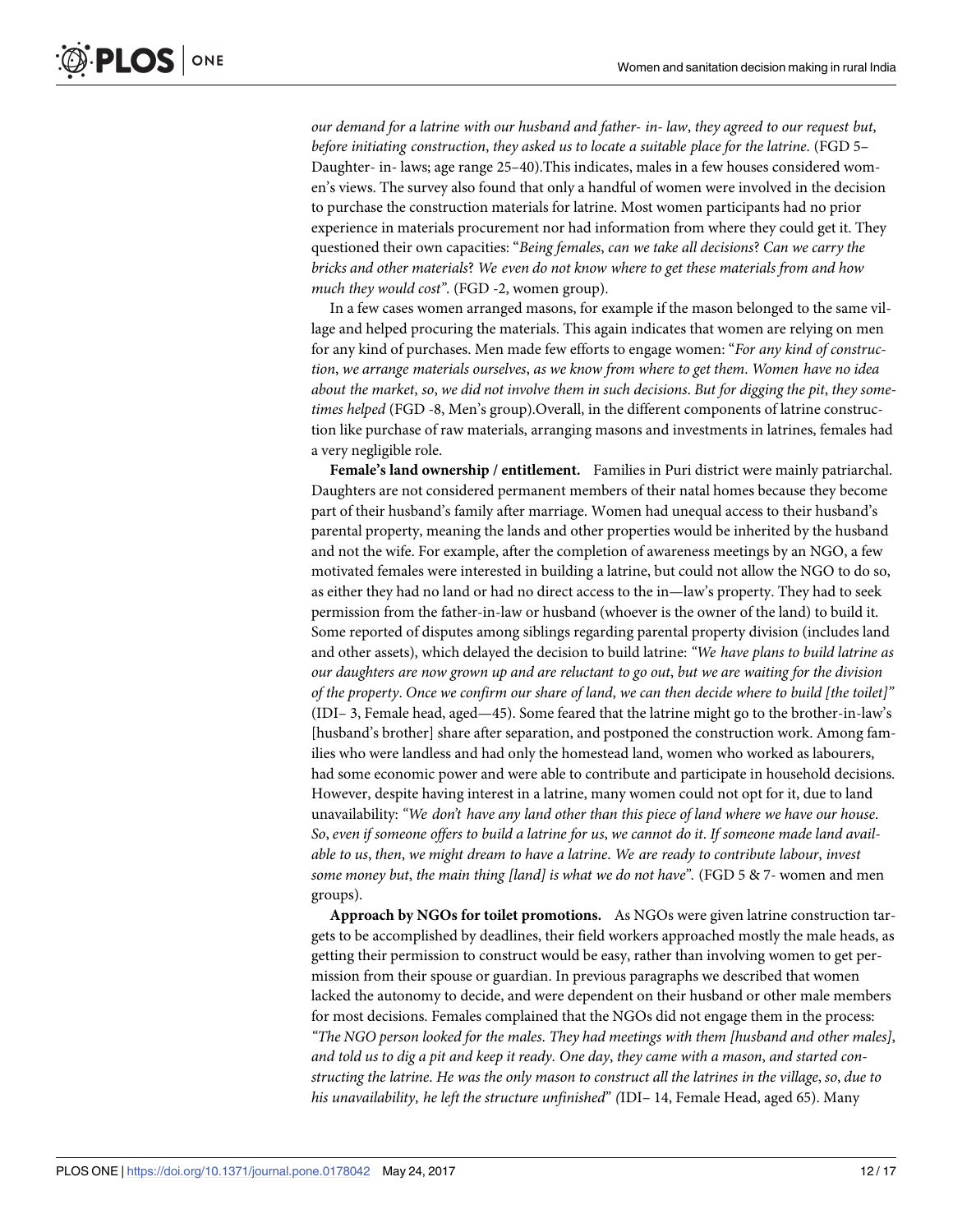<span id="page-12-0"></span>females expressed unhappiness with their husband's and NGO's decision on latrine's site and mentioned their involvement would have made a much greater difference: "*We cannot use the* latrine, because it's placement is wrong. It's built right in front of my house, facing the main road. How can we use it, if it is just on the road? This has not only wasted the land but also our house *looks ugly with this broken [unfinished] structure at the entrance*. *Had we been engaged in the site selection*, *we would have suggested a better place"*. (IDI 7 –Married Female Head, aged 32). This conveys that latrines failed to give females the privacy they needed. Thus the inappropriate locations of the latrines led people to abandon them: "*All the latrines in our hamlet are built in a line [row]*, *facing our houses*. *It was the sack cement structure and not the concrete walls*. Half of them are broken now, and these latrines are located so close to our house that anyone can see us while using even being inside their house. We will not like anyone to see us while defecation. (FGD 3– Female heads; age range 35–50).

#### **Discussion**

Our results show that prevailing socio-cultural practices, socio-economic constraints, and power hierarchies among household members curtail women's autonomy regarding their preferences, choices and decision making power with respect to installation of sanitation facility. Women had less education, less exposure to the world beyond their home and village, and little control over resources and finances. This made them less confident, to make sanitation related decisions. Even if females were motivated to install a latrine, they relied on their spouse to take the decision and make arrangements for the construction.

We found latrines were present in households, where the male head had better education and the family's financial income was higher. But spending on latrine installation or improvement was of least priority to men, often arguing that they had other priorities and financial constraints to build a latrine, which is consistent with the finding of a global review on latrine ownership in rural households[[22](#page-15-0)]. We also found that more than half of households that had a non-functional latrine upgraded their existing houses in the last couple of years, which may indicate, that money was available for upgrading the house but for latrine building. It also indicates rural men not being sensitive to the privacy and security needs of their women[\[28\]](#page-15-0).

We found women's involvement in decisions regarding personal as well as household needs was very low, and there is no evidence that their involvement in decision making was greater in households with a functional latrine than with a non-functional latrine or no latrine at all. This signals, despite their varied roles and responsibilities, women often had no voice or choice in the different kinds of services including latrine acquisition. This is a potential constraint on latrine adoption and use in rural India, as is evident from previous research. A survey conducted in multiple states of India found young women who are most likely to use latrines were not the economic decision makers and were least likely to have the intra-household power to allocate resources to building latrine[\[22\]](#page-15-0). Similarly, women's lack of decision-making power in water supply and sanitation projects in India's Rajasthan state, impacted toilet adoption [[25](#page-15-0)].

Other studies from India report women's participation in aspects of family decision making like own health care, making daily and major household purchases and socialisation (visiting her family or relatives) to be 37 percent[\[29\]](#page-15-0), which is much higher than our results. Our findings on women having lower autonomy to decide compared to men on sanitation acquisition, is similar to other studies findings from India on paid work[ $36$ ], agriculture[ $37, 38$ ], family planning, pregnancy[[39\]](#page-16-0), maternal health care[\[40\]](#page-16-0) and microenterprises[[41](#page-16-0)]. But, states in India are heterogeneous in nature in terms of geography, environment, community, tradition and culture which are likely to have a significant effect on the nature of female autonomy. For example, women of Meghalaya state, play an important role in the decision-making process in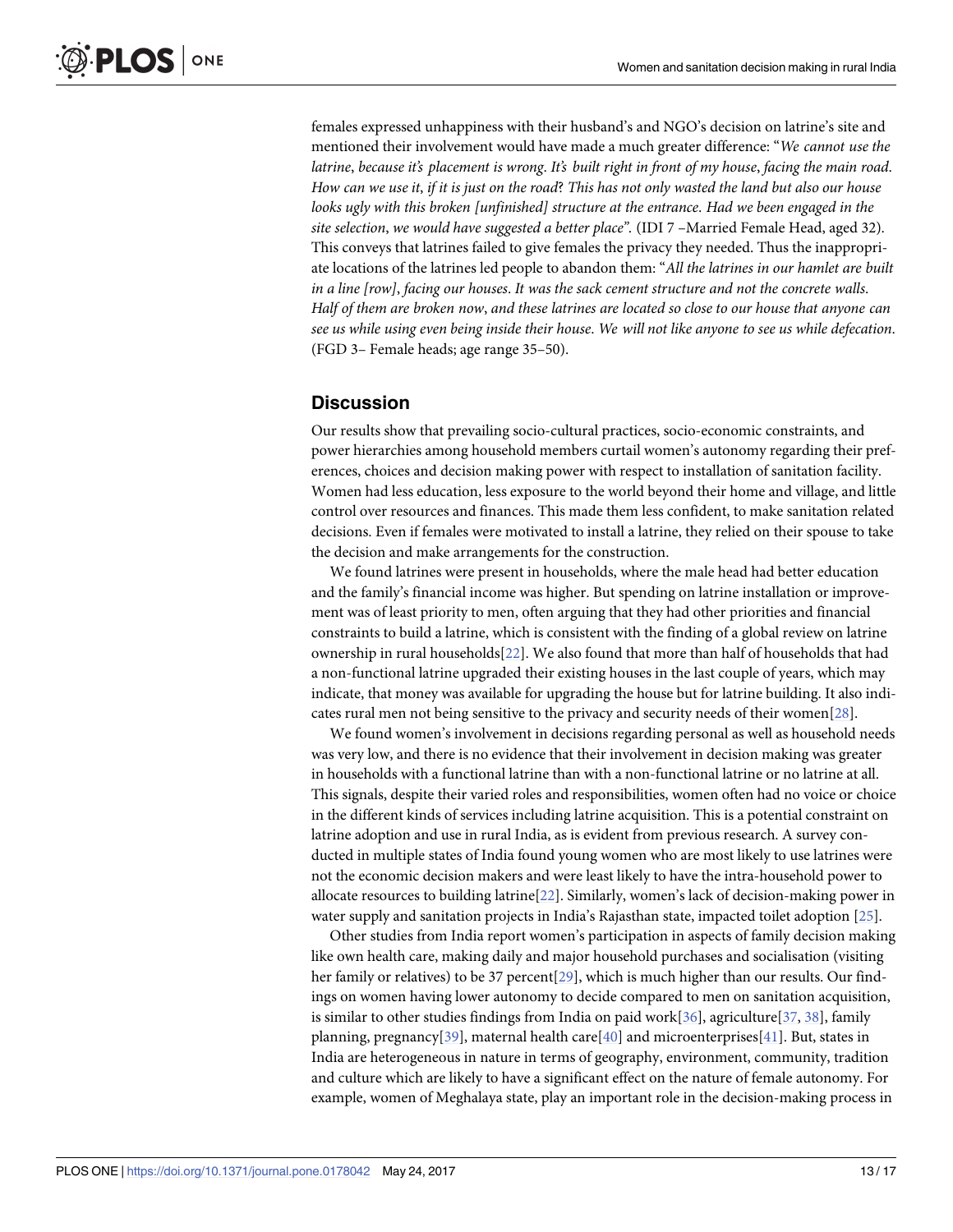<span id="page-13-0"></span>general, as it has a matriarchal society[[23](#page-15-0)]. Similarly, women of Tamil Nadu state have more autonomy in family planning[[42](#page-16-0)].

Female participation and their autonomy in decision making is considered to have positive multiplier effects for the overall social and economic development[[43\]](#page-16-0). In sanitation, their inclusion in the planning and execution has been strongly advocated  $[6,44, 45]$  $[6,44, 45]$  $[6,44, 45]$  $[6,44, 45]$  $[6,44, 45]$  $[6,44, 45]$ . Some sanitation interventions in recent years attempted motivating both men and women for improved sanitation[\[31\]](#page-16-0) and focussed on behaviour change in defecation patterns and habits[[44](#page-16-0), [46](#page-16-0)]. A drinking water supply and sanitation project in Rajasthan encouraged women to decide on the location of the household latrine<sup>[\[25\]](#page-15-0)</sup>. In the TSC implemented villages in Odisha, adolescent girls committee were formed in each village with the purpose to promote usage among household members post latrine construction[\[34\]](#page-16-0). A minimum of 33% of seats in the village water and sanitation committees in NBA implemented villages in Odisha were reserved for women [Routray, 2016 Submitted]. A NGO in Odisha state, considered a pioneer in the field of sanitation, trains young unskilled women in masonry—toilet construction and bathing rooms [\[47](#page-16-0)]. These examples suggest that measures to improve women participation in sanitation programmes are feasible in rural Indian settings.

However, a majority of the sanitation interventions delivered among the rural Indian communities as observed in TSC, NBA and CLTS, have often not addressed the existing family's social and political dynamics and gender inequality challenges that determines latrine acquisition[[6](#page-15-0), [27](#page-15-0)]. A potential reason could be, NGOs engaged for latrine promotion and demand generation at village level are inexperienced and undertrained[[48](#page-16-0)] [Routray, 2016 Submitted], for which, they fail to address them.

Another aspect of the promotion is the patriarchal messages used for promoting latrine construction, both by national and state media[[49\]](#page-16-0). Most slogans emphasise latrine building so that daughter and daughter-in-laws do not defecate in the open exposing themselves. Such slogans which reinforces the patriarchal ideas and promote only women dignity, might provide sanction to men to continue defecating outside. Therefore such promotions need to be more creative, gender inclusive and not promote patriarchy.

Our study has several limitations. The study was confined to female heads as survey respondents and views of other women family members were not included in the quantitative survey and analysis. In the qualitative study, the subjects were selected purposively, which might incur selection bias. The study did not involve adolescent girls and boys, which could have shed more light on their roles to influence decisions, which however is likely to be minimal. Responses in the quantitative and qualitative parts may be influenced by social desirability or attempts to anticipate what the data collectors supposedly wish to hear. For example, women may have exaggerated their lack of decision making power for latrine construction to hide the fact that their own demand for latrines may be low.

To conclude, the results of this study indicate that males were the explicit decision makers, and only in a few households, females participated or were involved or consulted during the final decision for latrine installation. Lack of control over financial resources was an important factor that limited women involvement in the sanitation decision making. Policies need to be formulated that enable women to participate in the sanitation interventions: We have the following recommendations for sanitation policy makers, planners and the local promoters:

- 1. Interventions aimed for sanitation promotion and sanitation behaviour change, should be designed to address household level dynamics.
- 2. Considering the vital roles played by men and women in sustenance of projects, strategies need to be developed to accommodate both gender of different age groups in the decisionmaking at different stages of sanitation intervention (pre and post latrine construction).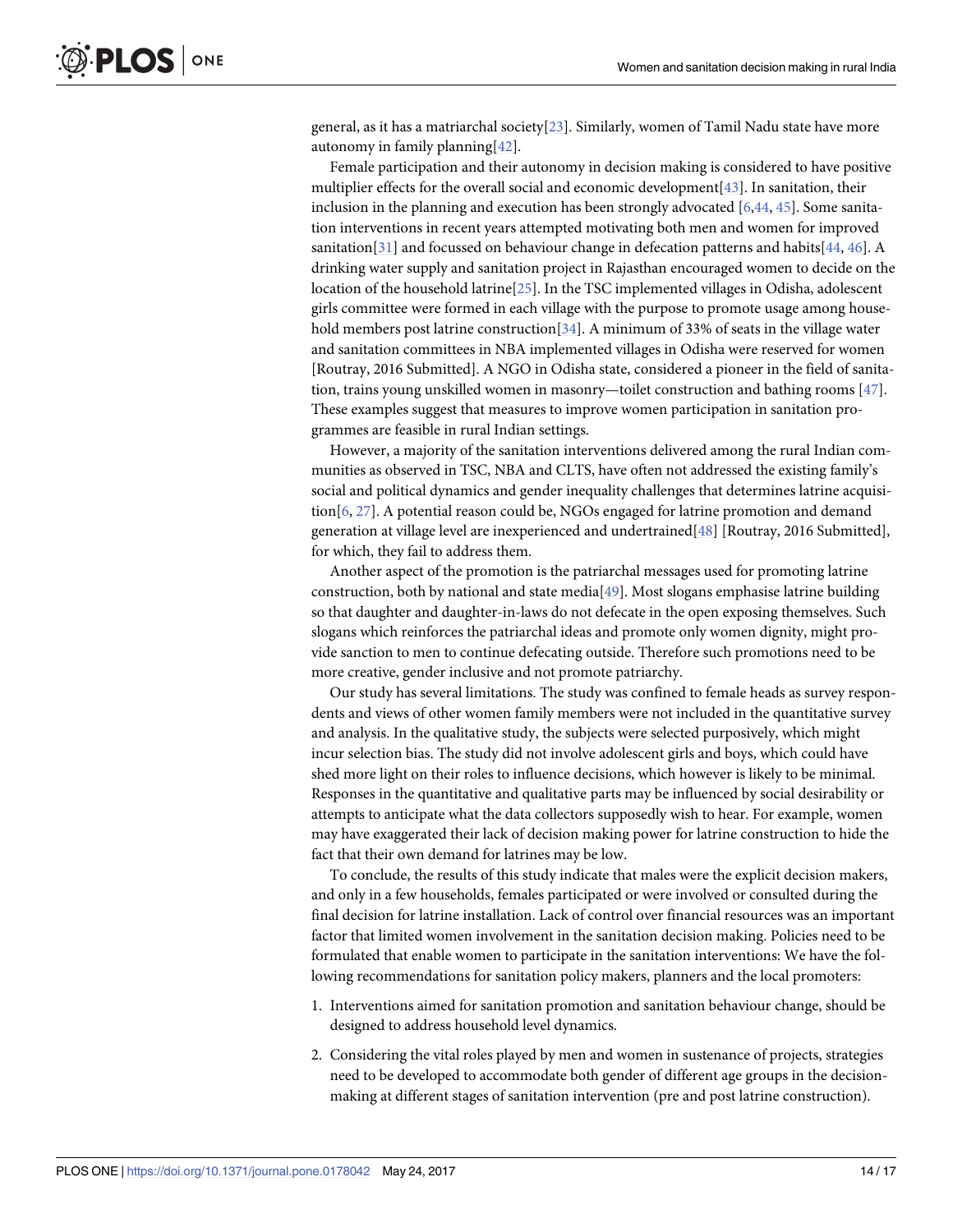<span id="page-14-0"></span>3. The contents of the mass media promotions should not focus on women's dignity only. Messages should be for both genders and avoid reinforcing patriarchal stereotypes.

## **Supporting information**

**S1 [File.](http://www.plosone.org/article/fetchSingleRepresentation.action?uri=info:doi/10.1371/journal.pone.0178042.s001) Discussion guide—Latrine installation and its decision making in rural households of Odisha: "DM—IDI & FGD guidance.docx".** (DOCX)

**S2 [File.](http://www.plosone.org/article/fetchSingleRepresentation.action?uri=info:doi/10.1371/journal.pone.0178042.s002) Household survey to assess sanitation decision making: "DM—survey.docx".** (XLSX)

**S3 [File.](http://www.plosone.org/article/fetchSingleRepresentation.action?uri=info:doi/10.1371/journal.pone.0178042.s003) Data set—Sanitation decision making in rural households in Odisha: "DM—dataset—10-02-16.xlsx".** (XLSX)

## **Acknowledgments**

The authors would like to thank the study participants and the field teams in Bhubaneswar office (Odisha), who helped in data collection.

## **Author Contributions**

**Conceptualization:** PR.

**Data curation:** PR WS.

**Formal analysis:** PR WS BT.

**Funding acquisition:** PR TC.

**Investigation:** PR.

**Methodology:** PR WS BT.

**Project administration:** PR.

**Supervision:** PR.

**Validation:** PR WS BT TC.

**Visualization:** PR WS BT TC.

**Writing – original draft:** PR.

**Writing – review & editing:** PR WS BT TC.

#### **References**

- **[1](#page-1-0).** WaterAid. Gender aspects of water and sanitation. [http://www.wateraid.org/~/media/Publications/](http://www.wateraid.org/~/media/Publications/gender-aspects-water-sanitation.pdf) [gender-aspects-water-sanitation.pdf.](http://www.wateraid.org/~/media/Publications/gender-aspects-water-sanitation.pdf) Accessed on 6th May, 2016
- **[2](#page-1-0).** UNHRC, Women and girls and their right to sanitation. 2011. [http://www.ohchr.org/EN/NewsEvents/](http://www.ohchr.org/EN/NewsEvents/Pages/Womenandgirlsrighttosanitation.aspx) [Pages/Womenandgirlsrighttosanitation.aspx.](http://www.ohchr.org/EN/NewsEvents/Pages/Womenandgirlsrighttosanitation.aspx) Accessed on 31st July, 2016
- **[3](#page-1-0).** Mudey AB, Kesharwani N, Mudey GA, Goyal RC. A cross-sectional study on awareness regarding safe and hygienic practices amongst school going adolescent girls in rural area of Wardha District, India. Global Journal of Health Science. 2010 Oct 1; 2(2):225.
- **[4](#page-1-0).** Fisher J. For her it's the big issue: putting women at the centre of water supply, sanitation and hygiene. Water, Sanitation and Hygiene: Evidence Report. Water Supply and Sanitation Collaborative Council. 2006.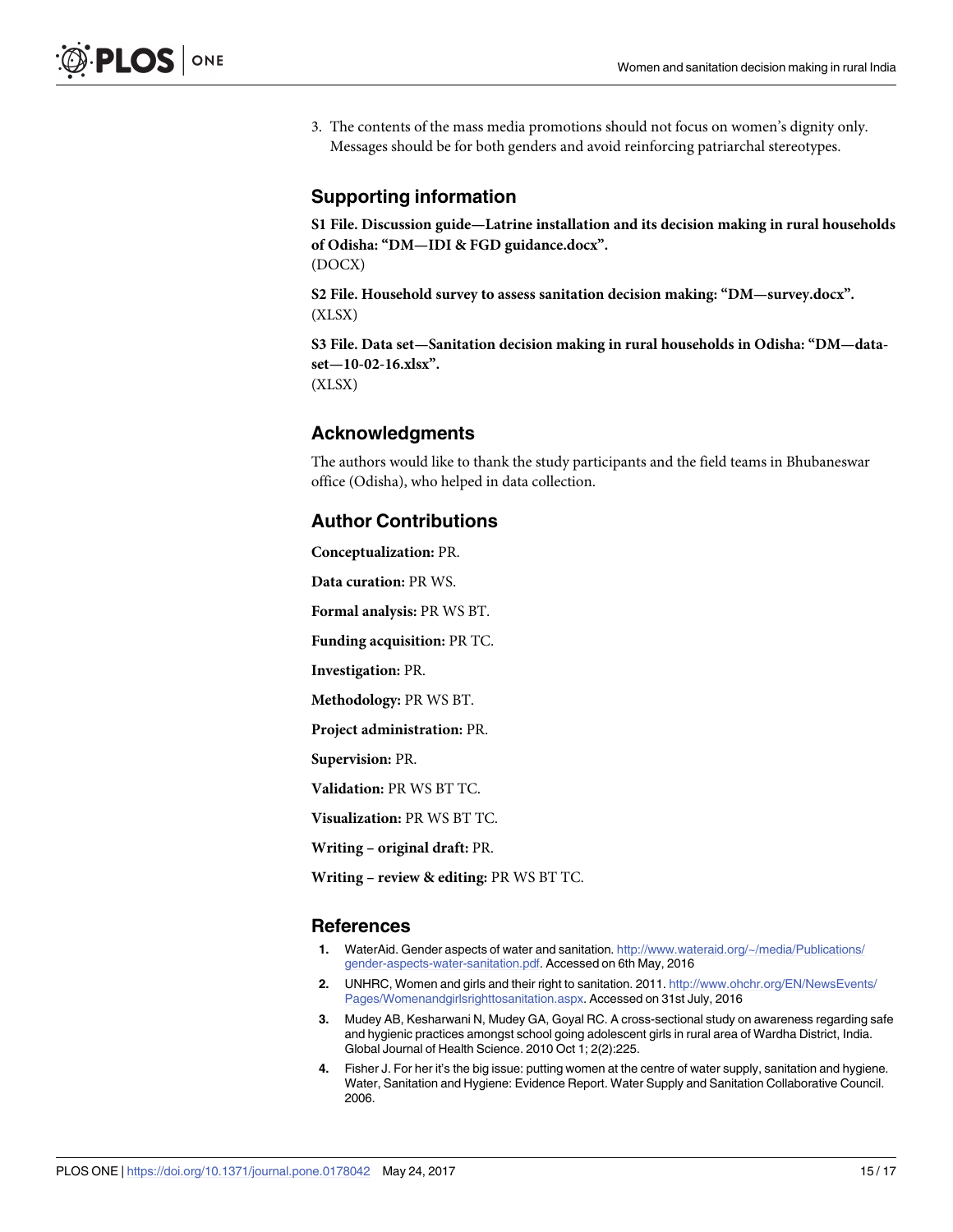- <span id="page-15-0"></span>**[5](#page-1-0).** Jose S, Navaneetham K. Social infrastructure and women's undernutrition. Economic and Political Weekly. 2010 Mar 27:83–9
- **[6](#page-1-0).** Wijk-Sijbesma CV. Gender in water resources management, water supply and sanitation: Roles and realities revisited. IRC; 1998.
- **7.** Jenkins MW, Curtis V. Achieving the 'good life': Why some people want latrines in rural Benin. Social Science & Medicine. 2005 Dec 31; 61(11):2446–59.
- **[8](#page-1-0).** Sahoo KC, Hulland KR, Caruso B, Swain R, Freeman MC, Panigrahi P, et al., Sanitation-related psychosocial stress: A grounded theory study of women across the life-course in Odisha, India. Social Science & Medicine. 2015. 139: p. 80–9.
- **[9](#page-1-0).** Caruso B. Sanitation Insecurity: Definition, Measurement, and Associations with Women's Mental Health in Rural Orissa, India, PhD. Dissertation. 2015.
- **[10](#page-1-0).** 1 in 3 women lack access to toilets—A briefing note by Wateraid. 2012. [http://www.wateraid.org/~/](http://www.wateraid.org/~/media/Publications/WaterAid_1_in_3_World_Toilet_Day_Briefing.pdf) [media/Publications/WaterAid\\_1\\_in\\_3\\_World\\_Toilet\\_Day\\_Briefing.pdf.](http://www.wateraid.org/~/media/Publications/WaterAid_1_in_3_World_Toilet_Day_Briefing.pdf) Assessed on 15th September, 2016
- **[11](#page-1-0).** Kabeer N. World Survey on the Role of Women in Development: Women's Control over Economic Resources and Access to Financial Resources, including Microfinance. Sales No. E. 2009;9.
- **[12](#page-1-0).** Gender, water and sanitation: a policy brief. UN, New York. 2006.
- **[13](#page-1-0).** World Bank Working Paper. Mainstreaming Gender in Water and Sanitation. 2010. [https://](https://openknowledge.worldbank.org/handle/10986/17274) [openknowledge.worldbank.org/handle/10986/17274.](https://openknowledge.worldbank.org/handle/10986/17274) Acceesed on 12th August, 2016
- **[14](#page-1-0).** Hirai M, Graham JP, Sandberg J. Understanding women's decision making power and its link to improved household sanitation: the case of Kenya. Journal of Water Sanitation and Hygiene for Development. 2016 Mar 1; 6(1):151–60.
- **[15](#page-1-0).** Wakeman W, Davis S, Wijk CV, Naithani A, Mundial B. Sourcebook for gender issues at the policy level in the water and sanitation sector. 1996. Banco Mundial.
- **[16](#page-1-0).** Government of India. Nirmal Bharat Abhiyan—Guidelines. 2012. [http://www.mdws.gov.in/nirmal](http://www.mdws.gov.in/nirmal-bharat-abhiyan-nba-guidelines)[bharat-abhiyan-nba-guidelines](http://www.mdws.gov.in/nirmal-bharat-abhiyan-nba-guidelines). Accessed on 5th January, 2014
- **17.** Government of India. Swachh Bharat Mission(Gramin) Guidelines. 2014. [http://www.mdws.gov.in/sites/](http://www.mdws.gov.in/sites/default/files/SwachBharatGuidlines.pdf) [default/files/SwachBharatGuidlines.pdf](http://www.mdws.gov.in/sites/default/files/SwachBharatGuidlines.pdf). Accessed on 3rd April, 2015
- **[18](#page-1-0).** Government of India Guidelines Total Sanitation Campaign in India. 2010 [http://www.mdws.gov.in/](http://www.mdws.gov.in/sites/default/files/TSCGUIDELINESJune2010.pdf) [sites/default/files/TSCGUIDELINESJune2010.pdf](http://www.mdws.gov.in/sites/default/files/TSCGUIDELINESJune2010.pdf). Accessed on 12th June, 2012.
- **[19](#page-1-0).** Dankelman I. Making Sustainable Sanitation work for women and men. Integrating a Gender Perspective into Sanitation Initiatives. 2009.
- **[20](#page-2-0).** Acharya DR, Bell JS, Simkhada P, van Teijlingen ER, Regmi PR. Women's autonomy in household decision-making: a demographic study in Nepal. Reproductive Health, 2010. 7: p. 15–15. [https://doi.](https://doi.org/10.1186/1742-4755-7-15) [org/10.1186/1742-4755-7-15](https://doi.org/10.1186/1742-4755-7-15) PMID: [20630107](http://www.ncbi.nlm.nih.gov/pubmed/20630107)
- **21.** Senarath U, Gunawardena NS. Women's autonomy in decision making for health care in South Asia. Asia-Pacific Journal of Public Health. 2009. 21(2): p. 137–43. [https://doi.org/10.1177/](https://doi.org/10.1177/1010539509331590) [1010539509331590](https://doi.org/10.1177/1010539509331590) PMID: [19190000](http://www.ncbi.nlm.nih.gov/pubmed/19190000)
- **[22](#page-2-0).** Coffey D, Gupta A, Hathi P, Khurana N, Spears D, Srivastav N, et al., Revealed preference for open defecation. Economic & Political Weekly. 2014; 49(38):43.
- **[23](#page-2-0).** O'Connell K. What Influences Open Defecation and Latrine Ownership in Rural Households?: Findings from a global review. 2014.
- **[24](#page-2-0).** Jenkins MW, Scott B. Behavioral Indicators of Household Decision-Making and Demand for 1 Sanitation and Potential Gains from Sanitation Marketing in Ghana. Social Science & Medicine. 2007. 64(12): p. 2427–42.
- **[25](#page-2-0).** O'Reilly K. Combining sanitation and women's participation in water supply: an example from Rajasthan. Development in Practice, 2010. 20(1): p. 45–56.
- **[26](#page-2-0).** Stopnitzky Y. The bargaining power of missing women: Evidence from a sanitation campaign in India. Available at SSRN 2031273, 2012.
- **[27](#page-13-0).** O'Reilly K, Louis W. The toilet tripod: Understanding successful sanitation in rural India. Health & Place, 2014. 29: p. 43–51.
- **[28](#page-2-0).** Routray P, Schmidt WS, Boisson S, Clasen T, Jenkins MW. Socio-cultural and behavioural factors constraining latrine adoption in rural coastal Odisha: an exploratory qualitative study. BMC Public Health 2015, 15:880 2015. <https://doi.org/10.1186/s12889-015-2206-3> PMID: [26357958](http://www.ncbi.nlm.nih.gov/pubmed/26357958)
- **[29](#page-2-0).** Banerjee S, Roy A. Determinants of Female Autonomy across Indian States. Journal of Economics, Business and Management, 2015. Vol. 3(No. 11).